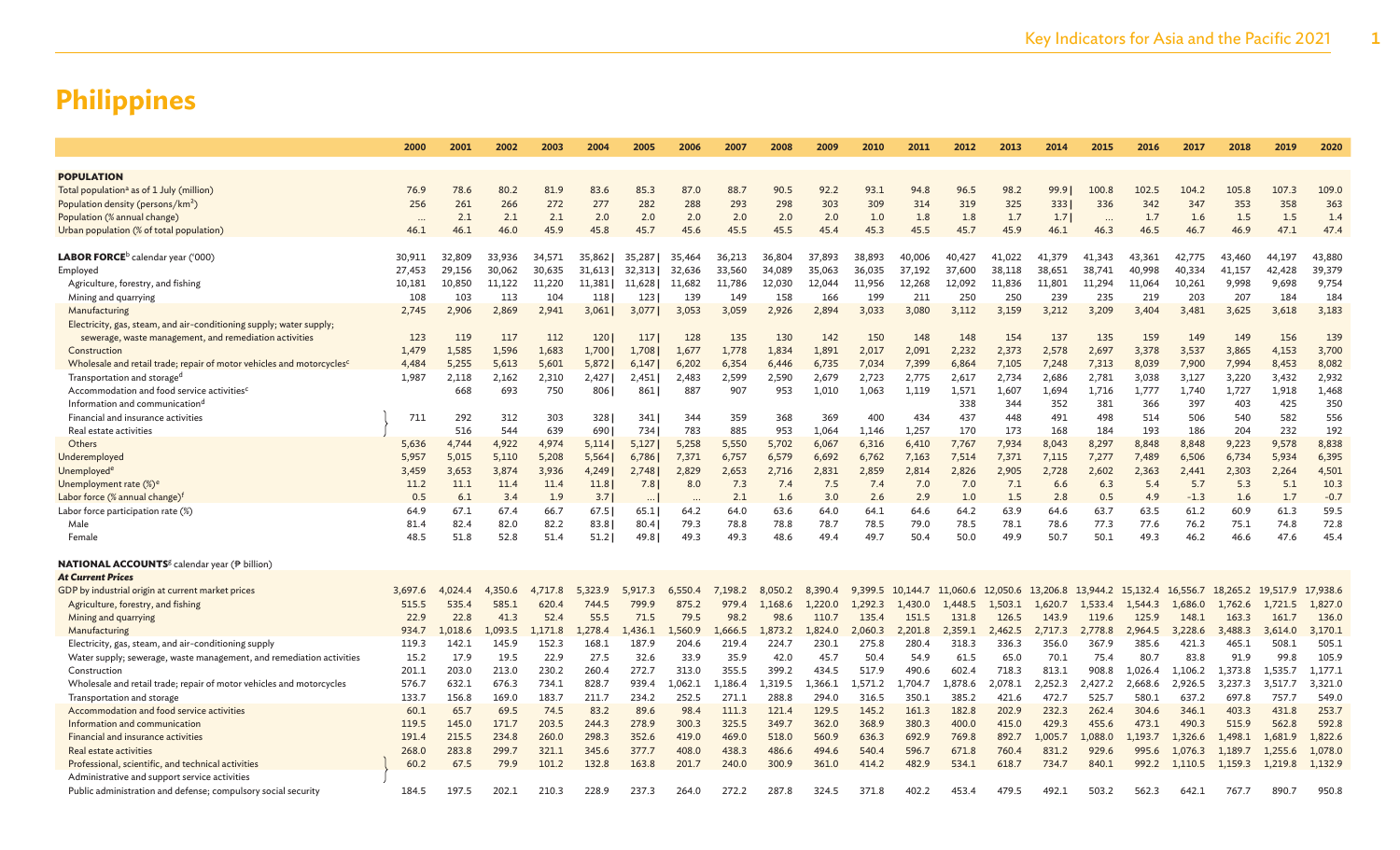|                                                                    | 2000     | 2001         | 2002    | 2003         | 2004         | 2005         | 2006         | 2007         | 2008         | 2009         | 2010         | 2011                                                                   | 2012         | 2013         | 2014         | 2015         | 2016                                                                   | 2017         | 2018                       | 2019                       | 2020         |
|--------------------------------------------------------------------|----------|--------------|---------|--------------|--------------|--------------|--------------|--------------|--------------|--------------|--------------|------------------------------------------------------------------------|--------------|--------------|--------------|--------------|------------------------------------------------------------------------|--------------|----------------------------|----------------------------|--------------|
|                                                                    |          |              |         |              |              |              |              |              |              |              |              |                                                                        |              |              |              |              |                                                                        |              |                            |                            |              |
| Education                                                          | 176.0    | 190.2        | 208.8   | 226.8        | 243.8        | 255.1        | 271.4        | 298.7        | 319.3        | 350.2        | 365.1        | 395.8                                                                  | 428.4        | 475.4        | 500.0        | 535.6        | 591.1                                                                  | 649.4        | 731.6                      | 778.9                      | 715.3        |
| Human health and social work activities                            | 46.0     | 52.1         | 56.4    | 60.8         | 67.8         | 76.2         | 83.8         | 92.5         | 100.4        | 111.3        | 124.0        | 137.4                                                                  | 155.6        | 183.8        | 216.7        | 242.1        | 269.6                                                                  | 289.1        | 308.3                      | 329.9                      | 329.7        |
| Arts, entertainment, and recreation                                | 36.9     | 41.3         | 45.8    | 51.1         | 60.1         | 66.2         | 74.2         | 86.8         | 95.1         | 110.6        | 148.1        | 160.2                                                                  | 192.3        | 209.4        | 208.3        | 234.8        | 247.5                                                                  | 250.3        | 258.8                      | 288.3                      | 146.3        |
| Other service activities                                           | 35.7     | 37.1         | 38.3    | 40.6         | 44.5         | 45.5         | 48.0         | 51.6         | 56.3         | 60.7         | 65.5         | 71.1                                                                   | 87.2         | 101.3        | 110.2        | 116.1        | 126.9                                                                  | 138.4        | 152.2                      | 162.1                      | 125.4        |
| Activities of households as employers; undifferentiated goods- and |          |              |         |              |              |              |              |              |              |              |              |                                                                        |              |              |              |              |                                                                        |              |                            |                            |              |
| services-producing activities of households for own use            | $\cdots$ |              |         |              |              |              |              |              |              |              |              |                                                                        |              |              |              |              |                                                                        |              |                            |                            |              |
| Activities of extraterritorial organizations and bodies            |          |              |         |              |              |              |              |              |              |              |              |                                                                        |              |              |              |              |                                                                        |              |                            |                            |              |
| Gross value added at basic prices                                  |          |              |         |              |              |              |              |              |              |              |              |                                                                        |              |              |              |              |                                                                        |              |                            | 16,880.8 18,017.1 16,731.2 |              |
| Taxes less subsidies on production and imports                     |          |              |         |              |              |              |              |              |              |              |              |                                                                        |              |              |              |              |                                                                        |              | 1,384.4                    | 1,500.7                    | 1,207.4      |
| Net factor income from abroad                                      | 348.6    | 385.4        | 414.8   | 444.0        | 496.6        | 577.5        | 602.5        | 646.5        | 754.1        | 969.0        | 1,054.6      | 1.094.9                                                                | 1.220.5      | 1.417.1      | 1.522.0      | 1,593.6      | 1,680.6                                                                | 1,826.5      | 1,947.2                    | 1.954.2                    | 1,381.3      |
| <b>GNI</b>                                                         | 4,046.2  | 4,409.8      | 4,765.3 | 5,161.8      | 5,820.5      | 6,494.8      | 7,152.9      | 7.844.7      | 8,804.3      |              |              | 9,359.4 10,454.0 11,239.6 12,281.1 13,467.7 14,728.8 15,537.7 16,812.9 |              |              |              |              |                                                                        |              | 18,383.2 20,212.3 21,472.1 |                            | 19,319.8     |
|                                                                    |          |              |         |              |              |              |              |              |              |              |              |                                                                        |              |              |              |              |                                                                        |              |                            |                            |              |
| <b>Structure of Output</b> (% of GDP at current market prices)     |          |              |         |              |              |              |              |              |              |              |              |                                                                        |              |              |              |              |                                                                        |              |                            |                            |              |
| Agriculture                                                        | 13.9     | 13.3         | 13.4    | 13.2         | 14.0         | 13.5         | 13.4         | 13.6         | 14.5         | 14.5         | 13.7         | 14.1                                                                   | 13.1         | 12.5         | 12.3         | 11.0         | 10.2                                                                   | 10.2         | 9.7                        | 8.8                        | 10.2<br>28.4 |
| Industry                                                           | 35.0     | 34.9<br>51.8 | 34.8    | 34.5<br>52.3 | 33.6<br>52.4 | 33.8<br>52.7 | 33.5<br>53.2 | 33.0<br>53.4 | 32.8<br>52.7 | 31.5<br>53.9 | 32.3<br>53.9 | 31.3<br>54.6                                                           | 31.4<br>55.5 | 30.8<br>56.8 | 31.0<br>56.7 | 30.5<br>58.5 | 30.3<br>59.5                                                           | 30.1<br>59.7 | 30.6<br>59.8               | 30.3<br>60.9               | 61.4         |
| Services                                                           | 51.1     |              | 51.8    |              |              |              |              |              |              |              |              |                                                                        |              |              |              |              |                                                                        |              |                            |                            |              |
| Expenditure on GDP at current market prices                        | 3,697.6  | 4,024.4      | 4,350.6 | 4,717.8      | 5,323.9      | 5,917.3      | 6,550.4      | 7,198.2      | 8,050.2      | 8,390.4      |              |                                                                        |              |              |              |              | 9,399.5 10,144.7 11,060.6 12,050.6 13,206.8 13,944.2 15,132.4 16,556.7 |              |                            | 18,265.2 19,517.9 17,938.6 |              |
| Final consumption expenditure                                      | 3,060.9  | 3.366.2      | 3,627.2 | 3,936.3      | 4.405.0      | 4.900.6      | 5,393.9      | 5,865.7      | 6,601.2      | 6,965.4      | 7,511.4      | 8,302.9                                                                | 9,218.7      |              |              |              | 9,981.2 10,807.8 11,627.3 12,682.7 13,825.6 15,449.7 16,721.8 16,219.3 |              |                            |                            |              |
| Household final consumption                                        | 2,651.8  | 2.933.9      | 3,180.4 | 3,467.8      | 3,918.4      | 4,376.1      | 4,800.0      | 5,201.2      | 5,891.6      | 6,140.9      | 6,597.7      | 7,317.5                                                                | 8,025.0      | 8,677.7      |              |              | 9,413.0 10,105.7 10,979.1 11,950.9 13,250.1 14,288.3 13,478.5          |              |                            |                            |              |
| NPISHs final consumption                                           |          |              |         |              |              |              |              |              |              |              |              |                                                                        |              |              |              |              |                                                                        |              |                            |                            |              |
| Government final consumption                                       | 409.0    | 432.3        | 446.8   | 468.5        | 486.7        | 524.6        | 593.9        | 664.5        | 709.6        | 824.5        | 913.7        | 985.4                                                                  | 1,193.7      | 1,303.5      | 1,394.8      | 1,521.5      | 1,703.6                                                                | 1,874.8      | 2,199.6                    | 2,433.4                    | 2,740.8      |
| Gross capital formation                                            | 579.9    | 762.4        | 890.1   | 921.3        | 1.103.7      | 1,098.6      | 1,049.1      | 1,161.0      | 1,526.9      | 1,462.6      | 1,921.4      | 2,104.0                                                                | 2,163.5      | 2,487.5      | 2,763.4      | 2,975.8      | 3,725.4                                                                | 4,231.7      | 4,959.1                    | 5,153.1                    | 3,118.3      |
| Gross fixed capital formation                                      | 716.2    | 736.9        | 798.1   | 878.8        | 987.3        | 1,075.9      | 1,226.2      | 1,358.6      | 1,536.3      | 1,561.9      | 1,917.7      | 1,924.1                                                                | 2,204.4      | 2,504.5      | 2,755.2      | 3,100.0      | 3,782.6                                                                | 4,245.6      | 4,983.3                    | 5,300.1                    | 3,817.1      |
| Public                                                             |          |              |         |              |              |              |              |              |              |              |              |                                                                        |              |              |              |              |                                                                        |              |                            |                            |              |
| Private                                                            |          |              |         |              |              |              |              |              |              |              |              |                                                                        |              |              |              |              |                                                                        |              |                            |                            |              |
| Changes in inventories                                             | $-136.8$ | 24.7         | 91.1    | 40.2         | 115.2        | 20.6         | $-178.1$     | $-198.5$     | -10.9        | $-100.5$     | 1.9          | 178.6                                                                  | $-42.2$      | $-18.2$      | 6.9          | $-125.4$     | $-58.3$                                                                | $-15.5$      | $-26.9$                    | $-148.5$                   | $-699.7$     |
| Acquisitions less disposals of valuables                           | 0.6      | 0.8          | 0.9     | 2.3          | 1.2          | 2.2          | 1.1          | 0.9          | 1.5          | 1.2          | 1.9          | 1.3                                                                    | 1.4          | 1.3          | 1.3          | 1.2          | 1.0                                                                    | 1.5          | 2.7                        | 1.5                        | 0.9          |
| Exports of goods and services                                      | 1,602.7  | 1,656.3      | 1,740.5 | 1,995.9      | 2,226.8      | 2,439.7      | 2,701.7      | 2,736.4      | 2,685.3      | 2,535.5      | 3,090.1      | 2,952.6                                                                | 3,038.0      | 3,154.5      | 3,612.7      | 3,793.9      | 4,036.3                                                                | 4,892.9      | 5,518.6                    | 5,539.7                    | 4,518.4      |
| Exports of goods                                                   | 1,404.2  | 1.380.1      | 1,413.0 | 1.626.7      | 1,788.2      | 1.811.5      | 1.963.3      | 1.945.3      | 1.929.9      | 1.712.4      | 2,052.3      | 1,955.3                                                                | 2.060.4      | 2,018.3      | 2,287.9      | 2,201.0      | 2,255.1                                                                | 2.758.7      | 3.081.9                    | 2.941.6                    | 2,551.9      |
| <b>Exports of services</b>                                         | 198.5    | 276.1        | 327.5   | 369.2        | 438.6        | 628.2        | 738.4        | 791.1        | 755.4        | 823.2        | 1.037.7      | 997.4                                                                  | 977.6        | 1.136.2      | 1,324.7      | 1,592.9      | 1,781.1                                                                | 2,134.2      | 2,436.7                    | 2,598.2                    | 1,966.5      |
| Less: Imports of goods and services                                | 1,545.9  | 1,760.5      | 1,907.2 | 2,135.7      | 2,411.6      | 2,521.7      | 2,594.3      | 2,564.8      | 2,763.2      | 2,573.1      | 3,123.4      | 3,214.9                                                                | 3,359.6      | 3,572.7      | 3,977.1      | 4,452.9      | 5,311.9                                                                | 6,393.5      | 7,662.2                    | 7,896.7                    | 5,917.4      |
| Imports of goods                                                   | 1,251.9  | 1,415.4      | 1,518.9 | 1,709.9      | 1,916.7      | 2,068.0      | 2,141.8      | 2,091.5      | 2,166.4      | 1,983.2      | 2,460.0      | 2,594.3                                                                | 2,674.7      | 2,772.6      | 3,066.4      | 3,410.9      | 4,166.3                                                                | 5,102.2      | 6,233.9                    | 6,344.8                    | 4,790.0      |
| Imports of services                                                | 294.0    | 345.1        | 388.3   | 425.8        | 494.9        | 453.7        | 452.5        | 473.3        | 596.8        | 589.9        | 663.4        | 620.6                                                                  | 684.9        | 800.1        | 910.6        | 1,042.0      | 1,145.6                                                                | 1,291.4      |                            | 1,428.3 1,551.9            | 1,127.3      |
| Statistical discrepancy                                            |          |              |         |              |              |              |              |              |              |              |              |                                                                        |              |              |              |              |                                                                        |              |                            |                            |              |
|                                                                    |          |              |         |              |              |              |              |              |              |              |              |                                                                        |              |              |              |              |                                                                        |              |                            |                            |              |
| <b>Structure of Demand</b> (% of GDP at current market prices)     |          |              |         |              |              |              |              |              |              |              |              |                                                                        |              |              |              |              |                                                                        |              |                            |                            |              |
| Household final consumptionh                                       | 71.7     | 72.9         | 73.1    | 73.5         | 73.6         | 74.0         | 73.3         | 72.3         | 73.2         | 73.2         | 70.2         | 72.1                                                                   | 72.6         | 72.0         | 71.3         | 72.5         | 72.6                                                                   | 72.2         | 72.5                       | 73.2                       | 75.1         |
| Government final consumption                                       | 11.1     | 10.7         | 10.3    | 9.9          | 9.1          | 8.9          | 9.1          | 9.2          | 8.8          | 9.8          | 9.7          | 9.7                                                                    | 10.8         | 10.8         | 10.6         | 10.9         | 11.3                                                                   | 11.3         | 12.0                       | 12.5                       | 15.3         |
| Gross capital formation                                            | 15.7     | 18.9         | 20.5    | 19.5         | 20.7         | 18.6         | 16.0         | 16.1         | 19.0         | 17.4         | 20.4         | 20.7                                                                   | 19.6         | 20.6         | 20.9         | 21.3         | 24.6                                                                   | 25.6         | 27.2                       | 26.4                       | 17.4         |
| Changes in inventories                                             | $-3.7$   | 0.6          | 2.1     | 0.9          | 2.2          | 0.3          | $-2.7$       | $-2.8$       | $-0.1$       | $-1.2$       | 0.0          | 1.8                                                                    | $-0.4$       | $-0.2$       | 0.1          | $-0.9$       | $-0.4$                                                                 | $-0.1$       | $-0.1$                     | $-0.8$                     | $-3.9$       |
| Exports of goods and services                                      | 43.3     | 41.2         | 40.0    | 42.3         | 41.8         | 41.2         | 41.2         | 38.0         | 33.4         | 30.2         | 32.9         | 29.1                                                                   | 27.5         | 26.2         | 27.4         | 27.2         | 26.7                                                                   | 29.6         | 30.2                       | 28.4                       | 25.2         |
| Imports of goods and services                                      | 41.8     | 43.7         | 43.8    | 45.3         | 45.3         | 42.6         | 39.6         | 35.6         | 34.3         | 30.7         | 33.2         | 31.7                                                                   | 30.4         | 29.6         | 30.1         | 31.9         | 35.1                                                                   | 38.6         | 41.9                       | 40.5                       | 33.0         |
| <b>Statistical discrepancy</b>                                     |          |              |         |              |              |              |              |              |              |              |              |                                                                        |              |              |              |              |                                                                        |              |                            |                            |              |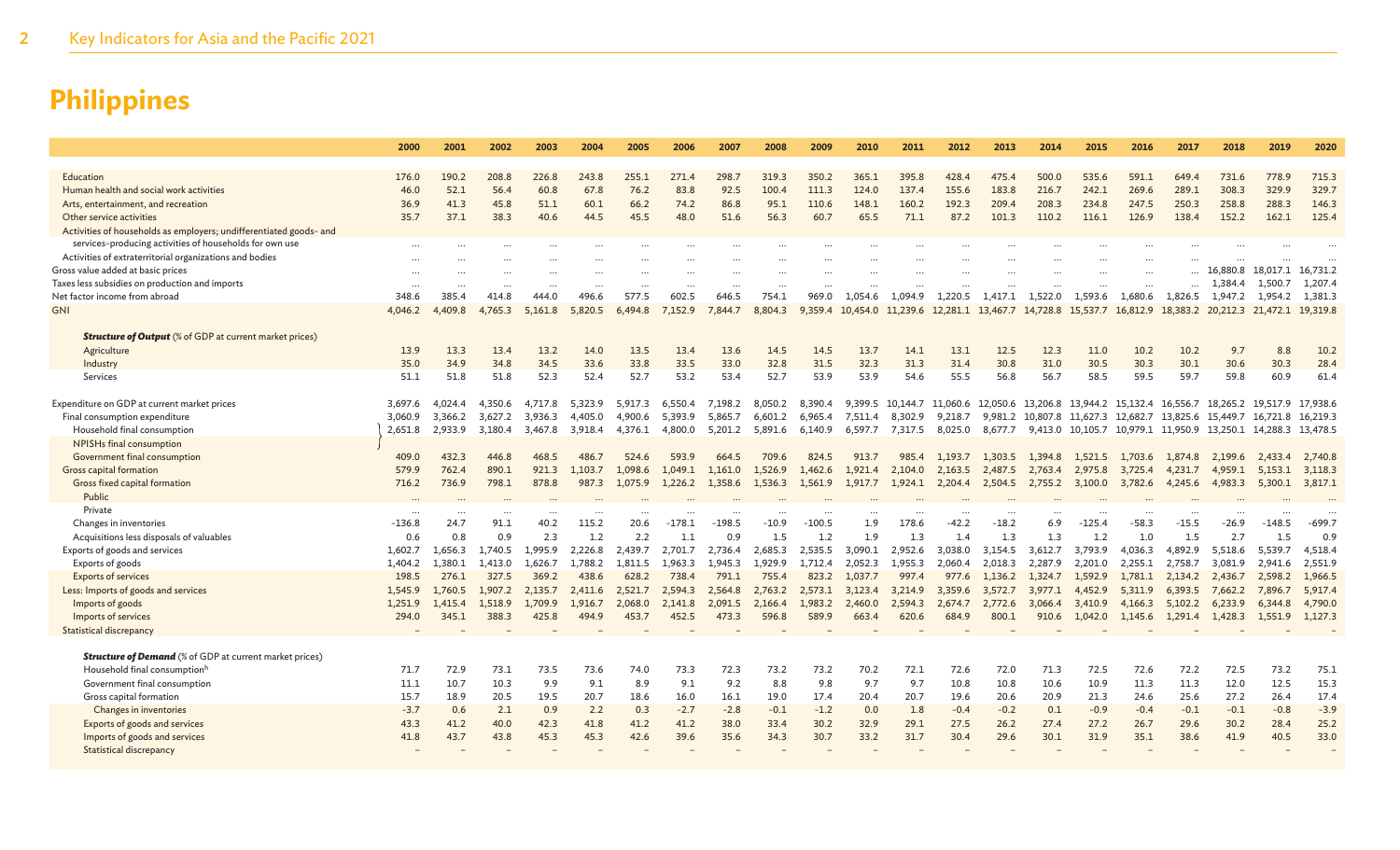|                                                                      | 2000       | 2001    | 2002    | 2003    | 2004    | 2005    | 2006               | 2007     | 2008             | 2009                                                                                                                         | 2010    | 2011    | 2012     | 2013    | 2014                                                                            | 2015    | 2016              | 2017    | 2018    | 2019                                                                                           | 2020     |
|----------------------------------------------------------------------|------------|---------|---------|---------|---------|---------|--------------------|----------|------------------|------------------------------------------------------------------------------------------------------------------------------|---------|---------|----------|---------|---------------------------------------------------------------------------------|---------|-------------------|---------|---------|------------------------------------------------------------------------------------------------|----------|
|                                                                      |            |         |         |         |         |         |                    |          |                  |                                                                                                                              |         |         |          |         |                                                                                 |         |                   |         |         |                                                                                                |          |
| <b>At Constant Prices</b>                                            |            |         |         |         |         |         |                    |          |                  |                                                                                                                              |         |         |          |         |                                                                                 |         |                   |         |         |                                                                                                |          |
| GDP by industrial origin at 2018 market prices                       | 6,985.4    | 7,198.4 | 7,465.9 | 7,845.7 | 8,361.1 | 8,774.3 | 9,240.8            |          | 9,843.2 10,270.9 | 10,419.6 11,183.9 11,615.4 12,416.5 13,254.6 14,096.0 14,990.9                                                               |         |         |          |         |                                                                                 |         | 16,062.7 17,176.0 |         |         | 18,265.2 19,382.8                                                                              | 17,527.2 |
| Agriculture, forestry, and fishing                                   | 1.064.0    | 1.105.1 | 1.145.0 | 1,197.4 | 1.257.1 | 1.301.1 | 1.360.7            | 1.433.7  | 1.482.4          | 1.480.2                                                                                                                      | 1.499.8 | 1.550.6 | 1.598.3  | 1.645.2 | 1.676.0                                                                         | 1.688.3 | 1.672.1           | 1.743.1 | 1.762.6 | 1.783.9                                                                                        | 1.780.5  |
| Mining and quarrying                                                 | 56.5       | 54.4    | 81.1    | 91.7    | 86.9    | 99.3    | 95.5               | 109.0    | 107.3            | 122.1                                                                                                                        | 133.4   | 133.4   | 128.0    | 130.9   | 149.5                                                                           | 148.6   | 156.8             | 160.1   | 163.3   | 168.9                                                                                          | 136.9    |
| Manufacturing                                                        | 1,572.8    | .,615.1 | 1,675.9 | .744.2  | 1,816.0 | 1,933.0 | .,987.9            | 2,045.2  | 2,151.2          | 2,058.6                                                                                                                      | 2,214.5 | 2,297.2 | 2,427.6  | 2,538.8 | 2,732.9                                                                         | 2,874.3 | 3,070.9           | 3,317.6 | 3,488.3 | 3,620.5                                                                                        | 3,266.6  |
| Electricity, gas, steam, and air-conditioning supply                 | 186.8      | 193.9   | 200.1   | 215.8   | 229.1   | 234.4   | 241.7              | 256.0    | 272.5            | 265.7                                                                                                                        | 295.7   | 299.7   | 317.5    | 336.8   | 351.1                                                                           | 378.7   | 415.4             | 435.8   | 465.1   | 494.8                                                                                          | 489.0    |
| Water supply; sewerage, waste management, and remediation activities | 40.9       | 42.4    | 40.0    | 44.3    | 51.1    | 49.7    | 51.7               | 54.7     | 58.6             | 62.2                                                                                                                         | 65.3    | 65.9    | 70.3     | 72.9    | 77.4                                                                            | 80.0    | 85.1              | 87.4    | 91.9    | 96.5                                                                                           | 100.1    |
| Construction                                                         | 376.3      | 357.4   | 349.3   | 366.9   | 388.2   | 384.8   | 425.2              | 475.7    | 512.0            | 549.0                                                                                                                        | 649.2   | 615.6   | 730.6    | 845.2   | 908.1                                                                           | 1.011.8 | 1.133.1           | 1.201.7 | 1.373.8 | 1.507.2                                                                                        | 1,119.4  |
| Wholesale and retail trade; repair of motor vehicles and motorcycles | 1,260.1    | 1,318.5 | 1,361.6 | .425.3  | 1,525.9 | 1.603.6 | .,697.2            | 1,837.4  | 1.861.6          | .877.2                                                                                                                       | 2,030.3 | 2.093.9 | 2,245.5  | 2,381.1 | 2,506.5                                                                         | 2,670.3 | 2,861.1           | 3,057.6 | 3,237.3 | 3,489.3                                                                                        | 3,279.3  |
| Transportation and storage                                           | 267.1      | 272.3   | 284.3   | 296.3   | 308.3   | 303.9   | 316.5              | 332.3    | 342.3            | 341.0                                                                                                                        | 349.3   | 375.9   | 405.4    | 442.9   | 498.4                                                                           | 548.0   | 604.3             | 648.2   | 697.8   | 742.3                                                                                          | 512.8    |
| Accommodation and food service activities                            | 141.7      | 148.2   | 152.2   | 159.0   | 171.2   | 173.8   | 179.6              | 195.2    | 196.7            | 197.7                                                                                                                        | 213.5   | 226.1   | 242.0    | 254.2   | 271.0                                                                           | 297.3   | 332.6             | 371.2   | 403.3   | 425.7                                                                                          | 232.4    |
| Information and communication                                        | 100.9      | 122.8   | 143.5   | 173.7   | 210.3   | 241.0   | 256.3              | 288.4    | 308.1            | 317.3                                                                                                                        | 326.6   | 342.1   | 363.7    | 386.4   | 402.2                                                                           | 436.7   | 462.9             | 483.7   | 515.9   | 557.0                                                                                          | 585.0    |
| Financial and insurance activities                                   | 341.0      | 357.9   | 380.0   | 407.9   | 444.3   | 489.9   | 555.5              | 618.7    | 637.2            | 680.2                                                                                                                        | 757.9   | 806.9   | 884.0    | 1.006.8 | 1,092.0                                                                         | 1,172.0 | 1,275.7           | 1,382.5 | 1,498.1 | 1,676.4                                                                                        | 1,768.6  |
| Real estate activities                                               | 487.9      | 482.2   | 488.5   | 505.7   | 530.3   | 558.7   | 586.1              | 627.5    | 664.6            | 655.4                                                                                                                        | 701.5   | 754.0   | 820.2    | 897.3   | 946.0                                                                           | 1.022.3 | 1.068.4           | 1.129.1 | 1.189.7 | 1.238.5                                                                                        | 1,027.9  |
| Professional, scientific, and technical activities                   | 145.1      | 152.8   | 162.9   | 185.8   | 236.5   | 267.0   | 305.7              | 346.1    | 408.7            | 469.4                                                                                                                        | 520.0   | 581.5   | 617.3    | 689.1   | 789.9                                                                           | 875.7   | 1.011.9           | 1,117.3 |         | 1,159.3 1,182.2                                                                                | 1,064.3  |
| Administrative and support service activities                        |            |         |         |         |         |         |                    |          |                  |                                                                                                                              |         |         |          |         |                                                                                 |         |                   |         |         |                                                                                                |          |
| Public administration and defense; compulsory social security        | 330.4      | 337.9   | 342.3   | 355.6   | 383.9   | 388.0   | 403.5              | 411.0    | 421.2            | 448.6                                                                                                                        | 476.9   | 488.0   | 518.2    | 534.5   | 558.6                                                                           | 567.8   | 610.6             | 666.4   | 767.7   | 871.6                                                                                          | 911.4    |
| Education                                                            | 355.9      | 365.9   | 377.3   | 385.6   | 405.0   | 415.2   | 433.1              | 447.0    | 472.4            | 499.5                                                                                                                        | 507.0   | 520.4   | 528.5    | 547.3   | 557.4                                                                           | 589.6   | 627.1             | 671.8   | 731.6   | 766.1                                                                                          | 683.6    |
| Human health and social work activities                              | 119.3      | 128.4   | 136.3   | 143.3   | 154.6   | 166.0   | 170.6              | 176.5    | 177.2            | 183.3                                                                                                                        | 189.6   | 198.8   | 211.5    | 221.7   | 252.5                                                                           | 270.2   | 290.1             | 309.3   | 308.3   | 323.3                                                                                          | 310.9    |
| Arts, entertainment, and recreation                                  | 68.9       | 73.6    | 77.9    | 82.0    | 91.9    | 95.0    | 100.1              | 111.1    | 115.3            | 126.7                                                                                                                        | 164.5   | 173.4   | 201.4    | 213.3   | 210.6                                                                           | 235.6   | 251.3             | 250.3   | 258.8   | 278.1                                                                                          | 140.7    |
| Other service activities                                             | 69.8       | 69.6    | 67.6    | 65.3    | 70.2    | 69.8    | 73.6               | 77.6     | 81.6             | 85.4                                                                                                                         | 89.1    | 91.9    | 106.4    | 110.4   | 116.0                                                                           | 123.6   | 133.3             | 143.0   | 152.2   | 160.6                                                                                          | 117.8    |
| Activities of households as employers; undifferentiated goods- and   |            |         |         |         |         |         |                    |          |                  |                                                                                                                              |         |         |          |         |                                                                                 |         |                   |         |         |                                                                                                |          |
| services-producing activities of households for own use              |            |         |         |         |         |         |                    |          |                  |                                                                                                                              |         |         |          |         |                                                                                 |         |                   |         |         |                                                                                                |          |
| Activities of extraterritorial organizations and bodies              |            |         |         |         |         |         |                    |          |                  |                                                                                                                              |         |         |          |         |                                                                                 |         |                   |         |         |                                                                                                |          |
| Gross value added at basic prices                                    |            |         |         |         |         |         |                    |          |                  |                                                                                                                              |         |         |          |         |                                                                                 |         |                   |         |         |                                                                                                |          |
| Taxes less subsidies on production and imports                       |            |         |         |         |         |         |                    |          |                  |                                                                                                                              |         |         |          |         |                                                                                 |         |                   |         |         |                                                                                                |          |
| Net factor income from abroad                                        | 688.8      | 714.3   | 741.1   | 772.3   | 812.1   | 881.1   | $\ddotsc$<br>872.0 | 909.0    | 981.5            | 1,243.2                                                                                                                      | 1,302.2 | 1,287.9 | 1,397.8  | 1,586.2 | 1,662.0                                                                         | 1,731.4 | 1,800.0           | 1,908.2 | 1,947.2 | 1,916.3                                                                                        | 1,340.2  |
| GNI                                                                  | 7,674.2    | 7,912.6 | 8,207.0 | 8,618.0 | 9,173.2 |         |                    |          |                  |                                                                                                                              |         |         |          |         |                                                                                 |         |                   |         |         | 19,084.2 20,212.3 21,299.0                                                                     | 18,867.4 |
|                                                                      |            |         |         |         |         |         |                    |          |                  | 9,655.5 10,112.8 10,752.2 11,252.4 11,662.8 12,486.0 12,903.2 13,814.3 14,840.8 15,758.1 16,722.3 17,862.7                   |         |         |          |         |                                                                                 |         |                   |         |         |                                                                                                |          |
| Growth of Output (% annual change)                                   |            |         |         |         |         |         |                    |          |                  |                                                                                                                              |         |         |          |         |                                                                                 |         |                   |         |         |                                                                                                |          |
| GDP                                                                  | 4.4        | 3.0     | 3.7     | 5.1     | 6.6     | 4.9     | 5.3                | 6.5      | 4.3              | 1.4                                                                                                                          | 7.3     | 3.9     | 6.9      | 6.8     | 6.3                                                                             | 6.3     | 7.1               | 6.9     | 6.3     | 6.1                                                                                            | $-9.6$   |
| Agriculture                                                          | 3.4        | 3.9     | 3.6     | 4.6     | 5.0     | 3.5     | 4.6                | 5.4      | 3.4              | $-0.1$                                                                                                                       | 1.3     | 3.4     | 3.1      | 2.9     | 1.9                                                                             | 0.7     | $-1.0$            | 4.2     | 1.1     | 1.2                                                                                            | $-0.2$   |
|                                                                      |            | 1.3     | 3.7     | 5.0     | 4.4     | 5.1     | 3.7                | 4.9      | 5.5              | $-1.4$                                                                                                                       | 9.8     | 1.6     | 7.7      | 6.8     | 7.5                                                                             | 6.5     | 8.2               | 7.0     | 7.3     | 5.5                                                                                            | $-13.2$  |
| Industry<br>Services                                                 | 6.6<br>3.3 | 3.9     | 3.8     | 5.3     | 8.3     | 5.3     | 6.4                | 7.7      | 4.0              | 3.4                                                                                                                          | 7.6     | 5.2     | 7.4      | 7.6     | 6.7                                                                             | 7.4     | 8.2               | 7.4     | 6.7     | 7.2                                                                                            | $-9.2$   |
|                                                                      |            |         |         |         |         |         |                    |          |                  |                                                                                                                              |         |         |          |         |                                                                                 |         |                   |         |         |                                                                                                |          |
| Expenditure on GDP 2018 market prices                                | 6.985.4    | 7.198.4 | 7,465.9 | 7,845.7 | 8.361.1 | 8,774.3 | 9,240.8            |          |                  | 9,843.2 10,270.9 10,419.6 11,183.9 11,615.4 12,416.5 13,254.6 14,096.0 14,990.9 16,062.7 17,176.0 18,265.2 19,382.8 17,527.2 |         |         |          |         |                                                                                 |         |                   |         |         |                                                                                                |          |
| Final consumption expenditure                                        | 6,185.1    | 6.385.3 | 6,639.4 | 6.987.3 | 7.368.8 | 7.684.0 | 8,074.3            | 8,484.9  | 8,777.1          | 9.088.0                                                                                                                      | 9,421.0 |         |          |         | 9,900.1 10,680.0 11,289.0 11,909.8 12,700.0 13,644.8 14,467.7 15,449.7 16,427.3 |         |                   |         |         |                                                                                                | 15,566.7 |
| Household final consumption                                          | 5,356.4    | 5,567.6 | 5,851.5 | 6,166.3 | 6,530.4 | 6,820.6 | 7,105.9            | 7,447.7  | 7,734.6          | 7,930.4                                                                                                                      |         |         |          |         |                                                                                 |         |                   |         |         | 8,215.1 8,671.2 9,260.7 9,799.6 10,366.5 11,034.5 11,823.5 12,527.8 13,250.1 14,027.5 12,913.7 |          |
|                                                                      |            |         |         |         |         |         |                    |          |                  |                                                                                                                              |         |         |          |         |                                                                                 |         |                   |         |         |                                                                                                |          |
| NPISHs final consumption                                             |            |         |         |         |         |         |                    |          |                  |                                                                                                                              |         |         |          |         |                                                                                 |         |                   |         |         |                                                                                                |          |
| Government final consumption                                         | 828.7      | 817.8   | 787.8   | 821.0   | 838.4   | 863.4   | 968.4              | 1.037.2  | 1.042.5          | 1.157.6                                                                                                                      | 1,205.9 | 1,228.9 | 1.419.2  | 1,489.4 | 1,543.3                                                                         | 1,665.5 | 1.821.4           | 1,939.9 | 2,199.6 | 2.399.9                                                                                        | 2,653.0  |
| Gross capital formation                                              | 1.133.5    | 1.365.8 | 1.457.5 | 1.451.5 | 1.540.6 | 1.473.8 | 1.321.8            | 1.431.9  | 1.815.3          | 1.706.4                                                                                                                      | 2,226.1 | 2,169.6 | 2,287.3  | 2,709.2 | 2,933.4                                                                         | 3.326.8 | 4.018.4           | 4.456.3 | 4,959.1 | 5.132.3                                                                                        | 3,366.7  |
| Gross fixed capital formation                                        | 1.277.7    | 1.219.6 | 1.267.3 | 1.388.7 | 1,449.0 | 1.434.7 | 1.507.1            | 1,673.0  | 1.814.2          | 1.852.3                                                                                                                      | 2,221.7 | 2,129.3 | 2,402.4  | 2.686.7 | 2,901.3                                                                         | 3.301.1 | 3.990.8           | 4,412.0 | 4.983.3 | 5.175.5                                                                                        | 3,754.6  |
| Public                                                               |            |         |         |         |         |         |                    |          |                  |                                                                                                                              |         |         |          |         |                                                                                 |         |                   |         |         |                                                                                                |          |
| Private                                                              |            |         |         |         |         |         |                    |          |                  |                                                                                                                              |         |         |          |         |                                                                                 |         |                   |         |         |                                                                                                |          |
| Changes in inventories                                               | $-146.5$   | 143.4   | 187.5   | 57.0    | 88.9    | 34.3    | $-187.1$           | $-242.5$ | $-1.4$           | $-147.6$                                                                                                                     | 2.3     | 39.0    | $-116.3$ | 21.0    | 30.6                                                                            | 24.2    | 26.6              | 42.8    | $-26.9$ | $-44.6$                                                                                        | $-388.6$ |
| Acquisitions less disposals of valuables                             | 2.3        | 2.8     | 2.6     | 5.8     | 2.7     | 4.8     | 1.8                | 1.5      | 2.5              | 1.6                                                                                                                          | 2.1     | 1.3     | 1.3      | 1.4     | 1.6                                                                             | 1.5     | 1.1               | 1.5     | 2.7     | 1.4                                                                                            | 0.7      |
| Exports of goods and services                                        | 1,770.0    | 1,731.6 | 1,815.5 | 1,983.2 | 2,112.9 | 2,377.0 | 2,616.0            | 2,690.9  | 2,575.2          | 2,453.9                                                                                                                      | 2,952.3 | 2,929.2 | 3,061.3  | 3,121.7 | 3.500.5                                                                         | 3,849.4 | 4,203.8           | 4,935.4 | 5,518.6 | 5.664.0                                                                                        | 4,743.5  |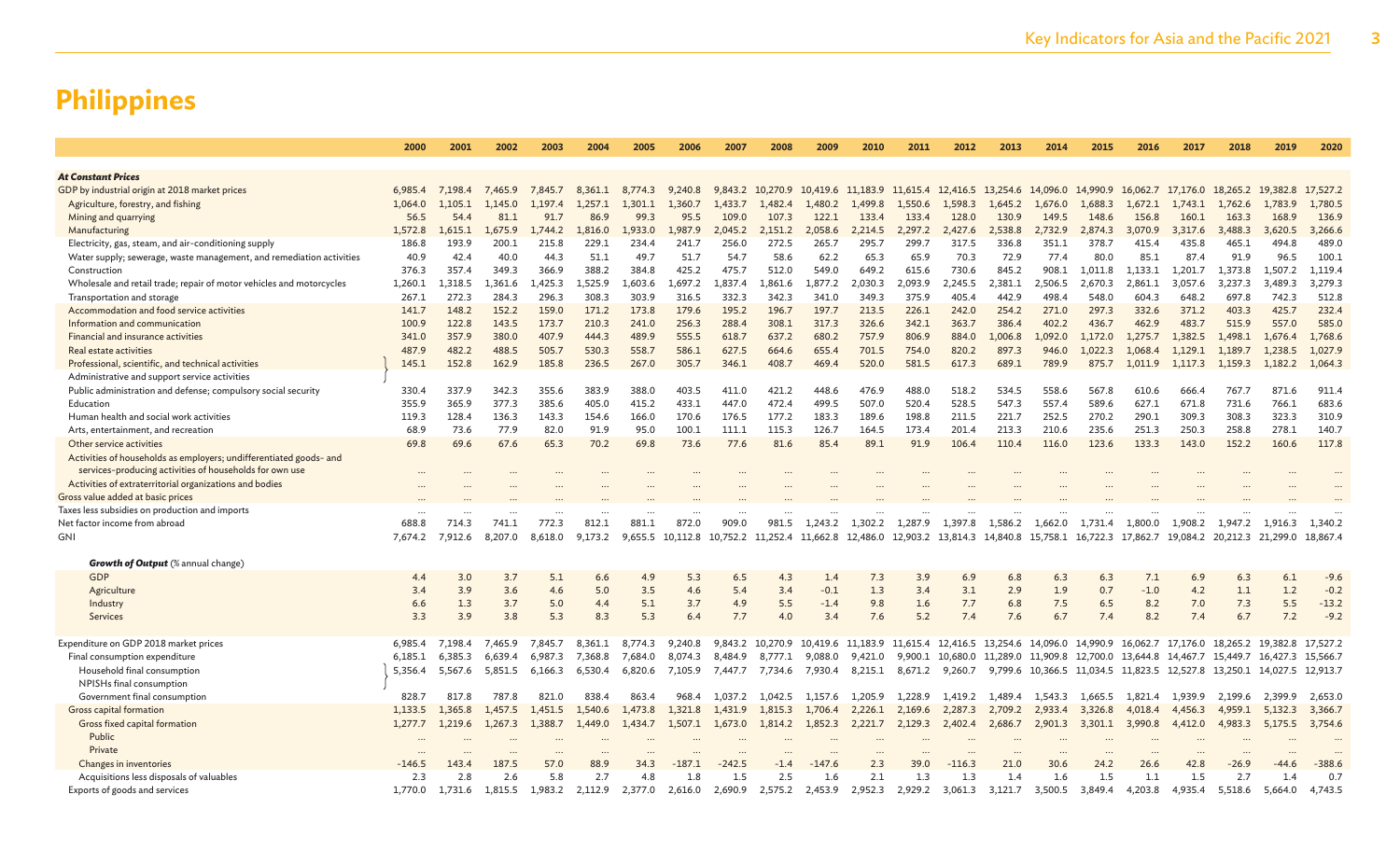|                                                                   | 2000             | 2001    | 2002     | 2003     | 2004    | 2005      | 2006     | 2007    | 2008    | 2009      | 2010      | 2011                                    | 2012      | 2013    | 2014    | 2015            | 2016     | 2017     | 2018    | 2019                    | 2020    |
|-------------------------------------------------------------------|------------------|---------|----------|----------|---------|-----------|----------|---------|---------|-----------|-----------|-----------------------------------------|-----------|---------|---------|-----------------|----------|----------|---------|-------------------------|---------|
|                                                                   |                  |         |          |          |         |           |          |         |         |           |           |                                         |           |         |         |                 |          |          |         |                         |         |
| Exports of goods                                                  | 1,451.0          | 1,308.7 | 1,309.8  | 1,421.5  | 1.461.0 | 1,482.0   | 1,613.2  | 1,652.1 | 1,647.3 | 1,481.4   | 1,769.2   | 1,697.6                                 | 1,901.7   | 1,817.4 | 2,058.3 | 2,132.6         | 2,307.0  | 2.725.5  | 3.081.9 | 3.116.5                 | 2,849.3 |
| <b>Exports of services</b>                                        | 319.0            | 423.0   | 505.7    | 561.7    | 651.9   | 895.0     | 1,002.8  | 1,038.8 | 927.9   | 972.5     | 1,183.1   | 1,231.6                                 | 1,159.5   | 1,304.3 | 1,442.3 | 1,716.9         | 1,896.8  | 2,209.9  | 2,436.7 | 2,547.6                 | 1,894.2 |
| Less: Imports of goods and services                               | 2,103.3          | 2,284.4 | 2,446.5  | 2,576.3  | 2,661.2 | 2,760.4   | 2,771.3  | 2,764.5 | 2,896.6 | 2,828.7   | 3,415.5   | 3,383.5                                 | 3,612.1   | 3,865.2 | 4,247.8 | 4,885.3         | 5,804.4  | 6,683.4  | 7,662.2 | 7,841.0                 | 6,149.6 |
| Imports of goods                                                  | 1,655.8          | 1,800.5 | 1,914.8  | 2,046.0  | 2,109.6 | 2,270.4   | 2,272.1  | 2,226.9 | 2,216.3 | 2,192.6   | 2,668.5   | 2,716.8                                 | 2,867.5   | 3,037.1 | 3,334.3 | 3,818.2         | 4,634.3  | 5,384.9  | 6,233.9 | 6,311.7                 | 5,030.9 |
|                                                                   | 447.5            | 484.0   | 531.7    |          | 551.7   | 490.0     |          |         | 680.4   |           |           |                                         |           |         |         |                 |          |          |         |                         |         |
| Imports of services                                               |                  |         |          | 530.3    |         |           | 499.2    | 537.5   |         | 636.0     | 747.0     | 666.7                                   | 744.6     | 828.1   | 913.5   | 1,067.1         | 1,170.0  | 1,299.0  | 1,428.0 | 1,529.0                 | 1,119.0 |
| Statistical discrepancy                                           |                  |         |          |          |         |           |          |         |         |           |           |                                         |           |         |         |                 |          |          |         |                         |         |
|                                                                   |                  |         |          |          |         |           |          |         |         |           |           |                                         |           |         |         |                 |          |          |         |                         |         |
| <b>Growth of Demand</b> (% annual change)                         |                  |         |          |          |         |           |          |         |         |           |           |                                         |           |         |         |                 |          |          |         |                         |         |
| Household final consumptionh                                      | 5.2              | 3.9     | 5.1      | 5.4      | 5.9     | 4.4       | 4.2      | 4.8     | 3.9     | 2.5       | 3.6       | 5.6                                     | 6.8       | 5.8     | 5.8     | 6.4             | 7.1      | 6.0      | 5.8     | 5.9                     | $-7.9$  |
| Government final consumption                                      | $-1.0$           | $-1.3$  | $-3.7$   | 4.2      | 2.1     | 3.0       | 12.2     | 7.1     | 0.5     | 11.0      | 4.2       | 1.9                                     | 15.5      | 4.9     | 3.6     | 7.9             | 9.4      | 6.5      | 13.4    | 9.1                     | 10.5    |
| Gross capital formation                                           | 1.1              | 20.5    | 6.7      | $-0.4$   | 6.1     | $-4.3$    | $-10.3$  | 8.3     | 26.8    | $-6.0$    | 30.5      | $-2.5$                                  | 5.4       | 18.4    | 8.3     | 13.4            | 20.8     | 10.9     | 11.3    | 3.5                     | $-34.4$ |
| Exports of goods and services                                     | 13.7             | $-2.2$  | 4.8      | 9.2      | 6.5     | 12.5      | 10.1     | 2.9     | $-4.3$  | $-4.7$    | 20.3      | $-0.8$                                  | 4.5       | 2.0     | 12.1    | 10.0            | 9.2      | 17.4     | 11.8    | 2.6                     | $-16.3$ |
| Imports of goods and services                                     | 11.8             | 8.6     | 7.1      | 5.3      | 3.3     | 3.7       | 0.4      | $-0.2$  | 4.8     | $-2.3$    | 20.7      | $-0.9$                                  | 6.8       | 7.0     | 9.9     | 15.0            | 18.8     | 15.1     | 14.6    | 2.3                     | $-21.6$ |
|                                                                   |                  |         |          |          |         |           |          |         |         |           |           |                                         |           |         |         |                 |          |          |         |                         |         |
| <b>Investment Financing at Current Prices</b>                     |                  |         |          |          |         |           |          |         |         |           |           |                                         |           |         |         |                 |          |          |         |                         |         |
| Gross capital formation                                           | 579.9            | 762.4   | 890.1    | 921.3    | 1,103.7 | 1.098.6   | 1.049.1  | 1,161.0 | 1,526.9 | 1,462.6   | 1,921.4   | 2,104.0                                 | 2,163.5   | 2,487.5 | 2,763.4 | 2,975.8         | 3.725.4  | 4.231.7  | 4,959.1 | 5.153.1                 | 3,118.3 |
| Gross national saving                                             | $\ddots$         |         |          |          |         |           |          |         |         |           |           |                                         |           |         |         |                 | $\cdots$ | $\cdots$ | 6,130.4 | 6,153.8                 | 4,434.8 |
| Gross domestic saving                                             | $\ddots$         |         | $\cdots$ | $\cdots$ |         | $\cdots$  | $\cdots$ |         |         |           |           |                                         |           |         |         |                 | $\cdots$ | $\cdots$ |         |                         |         |
| Net factor income from abroad                                     | 348.6            | 385.4   | 414.8    | 444.0    | 496.6   | 577.5     | 602.5    | 646.5   | 754.1   | 969.0     | 1,054.6   | 1.094.9                                 | 1,220.5   | 1,417.1 | 1,522.0 | 1,593.6         | 1,680.6  | 1,826.5  | 1,947.2 | 1,954.2                 | 1,381.3 |
| Net current transfers from abroad                                 | $\ddots$         |         |          | $\cdots$ |         | $\ddotsc$ | $\cdots$ |         |         | $\ddotsc$ | $\ddotsc$ |                                         | $\ddotsc$ |         |         |                 |          | $\cdots$ | 1,367.8 | 1.403.5                 | 1,334.3 |
|                                                                   |                  |         |          |          |         |           |          |         |         |           |           |                                         |           |         |         |                 |          |          |         |                         |         |
| <b>Savings and Investment</b> (% of GDP at current market prices) |                  |         |          |          |         |           |          |         |         |           |           |                                         |           |         |         |                 |          |          |         |                         |         |
| Gross domestic saving                                             |                  |         |          |          |         |           |          |         |         |           |           |                                         |           |         |         |                 |          |          |         |                         |         |
| Gross national saving                                             | $\cdots$         |         |          |          |         |           |          |         |         |           |           |                                         |           |         |         |                 |          |          | 33.6    | <br>31.5                | 24.7    |
| Gross capital formation                                           | $\cdots$<br>15.7 | 18.9    | 20.5     | 19.5     | 20.7    | 18.6      | 16.0     | 16.1    | 19.0    | 17.4      | 20.4      | 20.7                                    | 19.6      | 20.6    | 20.9    | 21.3            | 24.6     | 25.6     | 27.2    | 26.4                    | 17.4    |
|                                                                   |                  |         |          |          |         |           |          |         |         |           |           |                                         |           |         |         |                 |          |          |         |                         |         |
| At Current Market Prices $(\dagger)$                              |                  |         |          |          |         |           |          |         |         |           |           |                                         |           |         |         |                 |          |          |         |                         |         |
|                                                                   |                  |         |          |          |         |           |          |         |         |           |           |                                         |           |         |         |                 |          |          |         |                         |         |
| Per capita GDP                                                    | 48,054           | 51,193  | 54,200   | 57,595   | 63,722  | 69,474    | 75,477   | 81,438  | 89,465  | 91,635    | 100,923   | 107,129                                 | 114,920   | 123,235 | 132,979 | 138,289         | 147,590  | 158,940  | 172,712 | 181,920                 | 164,919 |
| Per capita GNI                                                    | 52,584           | 56,095  | 59,367   | 63,015   | 69,666  | 76,254    | 82,420   | 88,752  | 97,846  | 102,217   |           | 112,246 118,691 127,601 137,726 148,304 |           |         |         | 154,093 163,980 |          |          |         | 176,474 191,124 200,135 | 177,618 |
|                                                                   |                  |         |          |          |         |           |          |         |         |           |           |                                         |           |         |         |                 |          |          |         |                         |         |
| <b>PRODUCTION INDEX</b> period averages                           |                  |         |          |          |         |           |          |         |         |           |           |                                         |           |         |         |                 |          |          |         |                         |         |
| Agriculture; 2014-2016 = 100                                      | 69.7             | 72.5    | 74.6     | 77.0     | 79.3    | 80.8      | 83.8     | 88.8    | 92.5    | 92.2      | 91.2      | 94.9                                    | 98.2      | 98.5    | 100.4   | 100.3           | 99.3     | 103.8    | 104.5   | 104.3                   |         |
| Mining; 2016 = 100                                                | 36.9             | 36.4    | 46.7     | 51.9     | 52.0    | 57.4      | 56.9     | 68.1    | 65.8    | 76.2      | 93.8      | 98.7                                    | 91.3      | 88.7    | 95.6    | 100.2           | 100.0    | 97.9     | 95.4    | 101.0                   | 79.6    |
| Manufacturing; 1994   2000   2018 = 100                           | 124.8            | 97.2    | 97.8     | 96.5     | 94.0    | 95.0      | 88.6     | 84.6    | 84.8    | 74.7      | 92.0      | 93.0                                    | 100.2     | 103.4   | 110.9   | 111.4           | 126.0    | 140.2    | 100.0   | 91.1                    | 54.2    |
|                                                                   |                  |         |          |          |         |           |          |         |         |           |           |                                         |           |         |         |                 |          |          |         |                         |         |
| <b>ENERGY</b> annual values                                       |                  |         |          |          |         |           |          |         |         |           |           |                                         |           |         |         |                 |          |          |         |                         |         |
| Crude petroleumi (t'000)                                          |                  |         |          |          |         |           |          |         |         |           |           |                                         |           |         |         |                 |          |          |         |                         |         |
| Production                                                        | 57               | 64      | 274      | 20       | 19      | 28        | 25       | 25      | 131     | 396       | 408       | 316                                     | 222       | 256     | 418     | 327             | 273      | 215      | 171     | 105                     | 95      |
| Exports                                                           |                  | 41      | 452      | 660      | 598     | 757       | 695      | 781     | 829     | 861       | 1,019     | 1,020                                   | 813       | 742     | 951     | 840             | 806      | 722      | 696     | 678                     | 814     |
| Imports                                                           | 15,418           | 15,123  | 12,737   | 12,389   | 9,914   | 10,534    | 10,597   | 10,066  | 9,371   | 6,793     | 9,037     | 9,424                                   | 8,624     | 7,624   | 8,801   | 10,571          | 10,670   | 10,518   | 11,623  | 8,485                   | 4,470   |
| Consumption <sup>k</sup>                                          | 15,877           | 14,937  | 12.803   | 12,492   | 9.955   | 10.670    | 10,483   | 10,187  | 9,115   | 7,287     | 8.943     | 9,401                                   | 8,466     | 7,831   | 8,327   | 10.513          | 10.721   | 10,474   | 11,744  | 8,300                   | 4,823   |
|                                                                   |                  |         |          |          |         |           |          |         |         |           |           |                                         |           |         |         |                 |          |          |         |                         |         |
| Coal (t'000)                                                      |                  |         |          |          |         |           |          |         |         |           |           |                                         |           |         |         |                 |          |          |         |                         |         |
| Production                                                        | 1,220            | 1,111   | 1,522    | 1,857    | 2,484   | 2,881     | 2,305    | 3,401   | 3,609   | 4,687     | 6,650     | 6,911                                   | 7,340     | 7,100   | 7,601   | 7,378           | 11,211   | 11,932   | 11,755  | 13,738                  | 12,951  |
| Exports                                                           |                  |         |          |          |         |           |          | 799     | 893     | 1,994     | 4,099     | 2,736                                   | 3,173     | 3,401   | 5,767   | 3,105           | 6,835    | 6,172    | 5,054   | 10,087                  | 7,525   |
| Imports                                                           | 6,814            | 7,601   | 5,930    | 5,935    | 6,410   | 6,656     | 7,203    | 7,729   | 9,078   | 7,027     | 10,966    | 10,963                                  | 11,895    | 14,415  | 15,182  | 17,279          | 20,030   | 22,268   | 26,301  | 30,667                  | 29,524  |
| Consumption                                                       | 8,762            | 8,545   | 8,008    | 8,153    | 8,586   | 10,075    | 9,547    | 10,215  | 12,043  | 11,494    | 13,321    | 14,639                                  | 15,317    | 18,952  | 20,163  | 22,006          | 24,794   | 29,320   | 30,976  | 33,007                  | 32,846  |
|                                                                   |                  |         |          |          |         |           |          |         |         |           |           |                                         |           |         |         |                 |          |          |         |                         |         |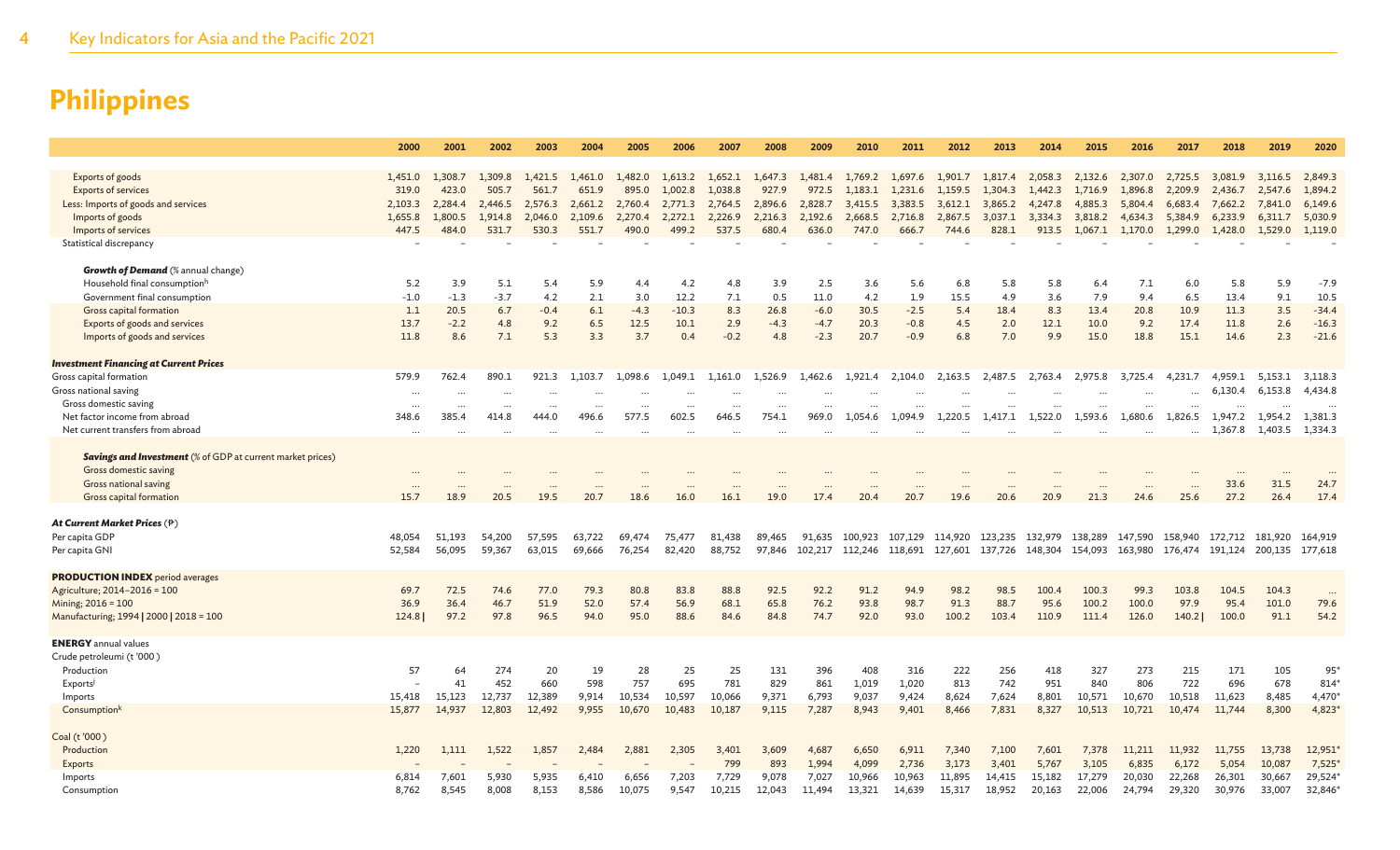|                                                                     | 2000      | 2001     | 2002     | 2003      | 2004      | 2005      | 2006      | 2007     | 2008      | 2009     | 2010      | 2011      | 2012   | 2013                 | 2014     | 2015     | 2016     | 2017     | 2018     | 2019      | 2020      |
|---------------------------------------------------------------------|-----------|----------|----------|-----------|-----------|-----------|-----------|----------|-----------|----------|-----------|-----------|--------|----------------------|----------|----------|----------|----------|----------|-----------|-----------|
|                                                                     |           |          |          |           |           |           |           |          |           |          |           |           |        |                      |          |          |          |          |          |           |           |
| Natural gas <sup>l</sup> (m <sup>3</sup> million)                   |           |          |          |           |           |           |           |          |           |          |           |           |        |                      |          |          |          |          |          |           |           |
| Production                                                          | 11        | 140      | 1,761    | 2,685     | 2,479     | 3,284     | 3,075     | 3,687    | 3,881     | 3,909    | 3,681     | 3,975     | 3,810  | 3,510                | 3,691    | 3,470    | 3,976    | 3,922    | 4,378    | 4,409     | 3,998     |
| Exports                                                             | $\ddotsc$ |          |          |           |           | $\ddotsc$ |           |          |           |          |           |           |        | $\ddot{\phantom{a}}$ |          |          |          |          |          |           |           |
| Imports                                                             | $\cdots$  | $\cdots$ |          | $\ddotsc$ | $\ddotsc$ | $\cdots$  | $\ddotsc$ | $\cdots$ | $\ddotsc$ | $\cdots$ | $\ddotsc$ | $\ddotsc$ |        | $\cdots$             | $\cdots$ | $\cdots$ | $\cdots$ | $\cdots$ | $\cdots$ | $\ddotsc$ | $\ddotsc$ |
| Consumptior                                                         | 11        | 138      | 1,506    | 2,324     | 2,242     | 3,127     | 2,962     | 3,657    | 3,829     | 3,850    | 3,609     | 3,867     | 3,685  | 3,377                | 3,557    | 3,339    | 3,827    | 3,809    | 4,114    | 4,219     | 3,783     |
|                                                                     |           |          |          |           |           |           |           |          |           |          |           |           |        |                      |          |          |          |          |          |           |           |
| Electricity (kWh million)                                           |           |          |          |           |           |           |           |          |           |          |           |           |        |                      |          |          |          |          |          |           |           |
| Production                                                          | 45,290    | 47.040   | 48,467   | 52,941    | 55,957    | 56,568    | 56,784    | 59,612   | 60,821    | 61,934   | 67,743    | 69,176    | 72,922 | 75,266               | 77,261   | 82,413   | 90,798   | 94,370   | 99,765   | 106,041   | 101,756   |
| Exports                                                             | $\cdots$  | $\cdots$ | $\cdots$ | $\cdots$  | $\cdots$  | $\cdots$  | $\cdots$  | $\cdots$ |           | $\cdots$ | $\cdots$  | $\cdots$  |        |                      | $\cdots$ | $\cdots$ | $\cdots$ | $\cdots$ |          |           |           |
| Imports                                                             | $\cdots$  | $\cdots$ | $\cdots$ | $\cdots$  |           | $\cdots$  | $\cdots$  | $\cdots$ |           | $\cdots$ |           | $\cdots$  |        |                      | $\cdots$ | $\cdots$ | $\ddots$ | $\cdots$ |          |           |           |
| Consumptior                                                         | 36,555    | 39,140   | 38,625   | 42,720    | 44,076    | 45,159    | 45,672    | 48,009   | 49,206    | 50,868   | 55,266    | 56,098    | 59,211 | 61,566               | 63,345   | 67,808   | 74,154   | 77,793   | 82,617   | 87,118    | 83,243    |
| Retail prices $(P/L)$                                               |           |          |          |           |           |           |           |          |           |          |           |           |        |                      |          |          |          |          |          |           |           |
| Gasoline, premium                                                   | 16.17     | 17.78    | 17.21    | 20.18     | 25.01     | 31.54     | 38.95     | 39.15    | 45.72     | 35.95    | 43.47     | 53.44     | 53.41  | 51.12                | 51.54    | 41.09    | 40.14    | 45.96    | 54.18    | 52.60     | 47.10     |
| <b>Diesel</b>                                                       | 12.16     | 14.10    | 13.95    | 15.83     | 20.01     | 28.36     | 34.25     | 34.14    | 39.02     | 28.24    | 34.19     | 43.94     | 43.67  | 41.93                | 41.04    | 27.46    | 25.43    | 31.78    | 42.70    | 42.13     | 35.16     |
|                                                                     |           |          |          |           |           |           |           |          |           |          |           |           |        |                      |          |          |          |          |          |           |           |
| PRICE INDEXES period averages; 2006   2012 = 100                    |           |          |          |           |           |           |           |          |           |          |           |           |        |                      |          |          |          |          |          |           |           |
| Consumer (national)                                                 | 76.7      | 80.8     | 83.0     | 84.9      | 89.0      | 94.8      | 100.0     | 102.9    | 111.4     | 116.1    | 120.5     | 126.1     | 100.0  | 102.6                | 106.3    | 107.0    | 108.4    | 111.5    | 117.3    | 120.2     | 123.3     |
| Food and nonalcoholic beverages                                     | 79.0      | 81.9     | 83.5     | 84.3      | 89.4      | 95.1      | 100.0     | 103.7    | 117.2     | 124.5    | 129.5     | 136.6     | 100.0  | 102.5                | 108.5    | 110.5    | 112.3    | 115.7    | 123.6    | 126.2     | 129.6     |
| Alcoholic beverages, tobacco, and narcotics                         | 78.3      | 82.6     | 85.4     | 86.7      | 88.8      | 95.1      | 100.0     | 103.0    | 108.4     | 113.0    | 116.4     | 122.6     | 100.0  | 128.1                | 135.9    | 140.0    | 146.5    | 156.6    | 187.9    | 211.9     | 246.1     |
| Clothing and footwear                                               | 84.3      | 87.0     | 89.8     | 92.2      | 94.1      | 97.1      | 100.0     | 102.4    | 107.3     | 111.2    | 114.2     | 118.4     | 100.0  | 103.2                | 106.8    | 109.5    | 111.8    | 114.5    | 117.2    | 120.2     | 122.8     |
| Housing, water, electricity, gas, and other fuels                   | 73.2      | 78.5     | 81.5     | 84.6      | 87.8      | 94.4      | 100.0     | 102.3    | 107.1     | 108.9    | 114.4     | 120.3     | 100.0  | 101.8                | 104.4    | 103.1    | 103.6    | 106.4    | 110.6    | 113.3     | 114.3     |
| Furnishings, household equipment, and routine household maintenance | 82.4      | 86.5     | 88.9     | 90.8      | 93.2      | 96.7      | 100.0     | 102.2    | 107.1     | 111.2    | 114.0     | 116.8     | 100.0  | 103.4                | 106.3    | 108.2    | 110.2    | 112.7    | 116.2    | 119.9     | 124.4     |
| Health                                                              | 72.4      | 78.1     | 82.3     | 87.2      | 90.4      | 94.7      | 100.0     | 103.8    | 110.4     | 116.0    | 120.4     | 124.3     | 100.0  | 102.7                | 105.1    | 107.2    | 109.5    | 112.4    | 116.1    | 120.2     | 123.5     |
| Transport                                                           | 58.3      | 65.9     | 67.0     | 69.3      | 77.3      | 90.3      | 100.0     | 101.4    | 110.5     | 111.8    | 115.9     | 122.9     | 100.0  | 100.0                | 100.5    | 95.1     | 93.8     | 98.5     | 105.0    | 106.1     | 109.5     |
| Communication                                                       | 110.2     | 112.0    | 110.1    | 103.4     | 100.7     | 99.4      | 100.0     | 98.3     | 95.4      | 93.6     | 92.6      | 92.4      | 100.0  | 100.1                | 100.2    | 100.2    | 100.5    | 100.8    | 101.1    | 101.5     | 101.8     |
| Recreation and culture                                              | 88.5      | 91.6     | 93.8     | 94.5      | 95.7      | 97.9      | 100.0     | 101.3    | 103.8     | 104.6    | 105.2     | 106.7     | 100.0  | 104.1                | 107.3    | 108.1    | 109.1    | 110.4    | 112.6    | 115.4     | 116.1     |
| Education                                                           | 63.1      | 69.7     | 76.2     | 82.0      | 89.2      | 95.2      | 100.0     | 106.3    | 113.6     | 119.1    | 124.4     | 130.3     | 100.0  | 104.1                | 108.7    | 112.8    | 116.2    | 119.1    | 118.1    | 118.3     | 121.2     |
| Restaurants and hotels                                              | 80.5      | 84.1     | 86.3     | 89.0      | 91.1      | 95.1      | 100.0     | 102.9    | 107.6     | 113.1    | 116.0     | 119.3     | 100.0  | 102.5                | 104.2    | 105.7    | 107.5    | 109.3    | 113.2    | 117.0     | 119.8     |
| Miscellaneous goods and services                                    |           |          |          |           |           |           |           |          |           |          |           |           |        |                      |          |          |          |          |          |           |           |
| Consumer (Metro Manila)                                             | 75.0      | 79.5     | 81.7     | 83.9      | 87.7      | 94.2      | 100.0     | 102.7    | 109.1     | 112.2    | 116.3     | 120.9     | 100.0  | 101.6                | 104.5    | 104.4    | 105.1    | 109.0    | 115.0    | 118.0     | 120.6     |
| Food and nonalcoholic beverages                                     | 80.5      | 83.0     | 83.3     | 84.6      | 90.5      | 95.6      | 100.0     | 103.3    | 115.6     | 121.8    | 125.3     | 131.1     | 100.0  | 102.6                | 108.3    | 110.2    | 113.3    | 119.5    | 127.7    | 131.4     | 135.6     |
| Alcoholic beverages, tobacco, and narcotics                         | 75.8      | 81.5     | 83.5     | 84.6      | 87.1      | 94.4      | 100.0     | 104.1    | 109.2     | 113.0    | 115.6     | 118.8     | 100.0  | 120.3                | 128.0    | 130.7    | 135.6    | 147.4    | 179.0    | 190.8     | 214.0     |
| Clothing and footwear                                               | 79.1      | 82.8     | 87.2     | 91.6      | 94.0      | 96.8      | 100.0     | 102.6    | 109.3     | 112.6    | 116.3     | 120.1     | 100.0  | 103.2                | 107.6    | 111.2    | 113.0    | 115.8    | 118.5    | 120.6     | 121.9     |
| Housing, water, electricity, gas, and other fuels                   | 67.0      | 73.2     | 77.1     | 79.8      | 82.9      | 93.1      | 100.0     | 102.3    | 105.4     | 106.7    | 113.9     | 118.8     | 100.0  | 100.3                | 101.6    | 99.8     | 97.9     | 100.4    | 105.7    | 107.7     | 107.3     |
| Furnishings, household equipment, and routine household maintenance | 79.2      | 83.7     | 86.7     | 90.2      | 93.6      | 97.0      | 100.0     | 101.5    | 105.5     | 108.9    | 111.0     | 112.3     | 100.0  | 104.1                | 107.6    | 108.8    | 109.8    | 112.2    | 115.5    | 117.5     | 123.5     |
| Health                                                              | 66.0      | 75.0     | 78.0     | 86.4      | 91.0      | 94.1      | 100.0     | 105.2    | 112.6     | 118.5    | 123.4     | 127.9     | 100.0  | 102.7                | 106.8    | 109.4    | 110.5    | 113.6    | 117.8    | 121.7     | 124.9     |
| Transport                                                           | 63.5      | 66.5     | 67.0     | 68.5      | 75.9      | 89.7      | 100.0     | 99.6     | 108.0     | 102.0    | 106.7     | 113.2     | 100.0  | 98.9                 | 100.3    | 92.4     | 90.0     | 97.0     | 105.1    | 106.9     | 112.8     |
| Communication                                                       | 110.4     | 113.6    | 113.5    | 103.5     | 100.0     | 98.0      | 100.0     | 99.5     | 97.1      | 95.1     | 93.8      | 93.4      | 100.0  | 100.2                | 100.3    | 100.3    | 100.5    | 100.7    | 101.2    | 101.5     | 101.7     |
| Recreation and culture                                              | 88.9      | 92.4     | 94.7     | 95.2      | 95.7      | 97.6      | 100.0     | 101.6    | 104.4     | 106.1    | 106.8     | 107.4     | 100.0  | 102.9                | 105.7    | 107.0    | 108.3    | 109.8    | 111.7    | 113.6     | 114.1     |
| Education                                                           | 60.1      | 67.0     | 74.5     | 82.3      | 88.6      | 93.7      | 100.0     | 109.7    | 119.6     | 124.6    | 128.6     | 133.5     | 100.0  | 103.9                | 109.0    | 113.9    | 117.7    | 120.3    | 122.6    | 126.7     | 130.0     |
| Restaurants and hotels                                              | 80.1      | 84.6     | 86.5     | 89.8      | 91.1      | 93.6      | 100.0     | 102.7    | 105.8     | 111.1    | 112.4     | 115.9     | 100.0  | 100.6                | 101.6    | 102.3    | 103.3    | 105.5    | 110.1    | 113.9     | 116.0     |
| Miscellaneous goods and services                                    |           |          |          |           |           |           |           |          |           |          |           |           |        |                      |          |          |          |          |          |           |           |
| Producer (national); 1994   2000 = 100                              | 141.5     | 163.0    | 170.4    | 184.4     | 198.2     | 219.5     | 249.7     | 168.4    | 175.3     | 172.9    | 164.3     | 165.9     | 164.9  | 152.4                | 151.0    | 140.9    | 134.1    | 132.9    | 133.8    | 136.0     | 130.5     |
| Wholesale (national); $2012 = 100$                                  | 50.0      | 53.9     | 56.6     | 59.4      | 64.4      | 71.7      | 77.7      | 80.2     | 89.6      | 85.9     | 91.0      | 98.9      | 100.0  | 101.7                | 105.3    | 107.0    | 108.0    | 110.1    | 112.2    | 114.0     | 116.8     |
| Wholesale (Metro Manila); 2012 = 100                                | 48.8      | 52.4     | 55.1     | 57.8      | 62.8      | 70.6      | 76.8      | 79.0     | 89.1      | 84.8     | 90.2      | 98.8      | 100.0  | 101.7                | 105.4    | 107.3    | 108.3    | 110.3    | 112.3    | 114.1     | 117.0     |
| Retail price index; $2012 = 100$                                    | 64.1      | 67.1     | 68.3     | 69.6      | 72.9      | 77.7      | 81.7      | 84.2     | 89.7      | 91.5     | 94.4      | 98.0      | 100.0  | 101.7                | 103.7    | 104.3    | 105.7    | 108.2    | 111.2    | 113.0     | 114.4     |
| Implicit GDP deflator; 2018 = 100                                   | 52.9      | 55.9     | 58.3     | 60.1      | 63.7      | 67.4      | 70.9      | 73.1     | 78.4      | 80.5     | 84.0      | 87.3      | 89.1   | 90.9                 | 93.7     | 93.0     | 94.2     |          | 100.0    | 100.7     | 102.3     |
|                                                                     |           |          |          |           |           |           |           |          |           |          |           |           |        |                      |          |          |          | 96.4     |          |           |           |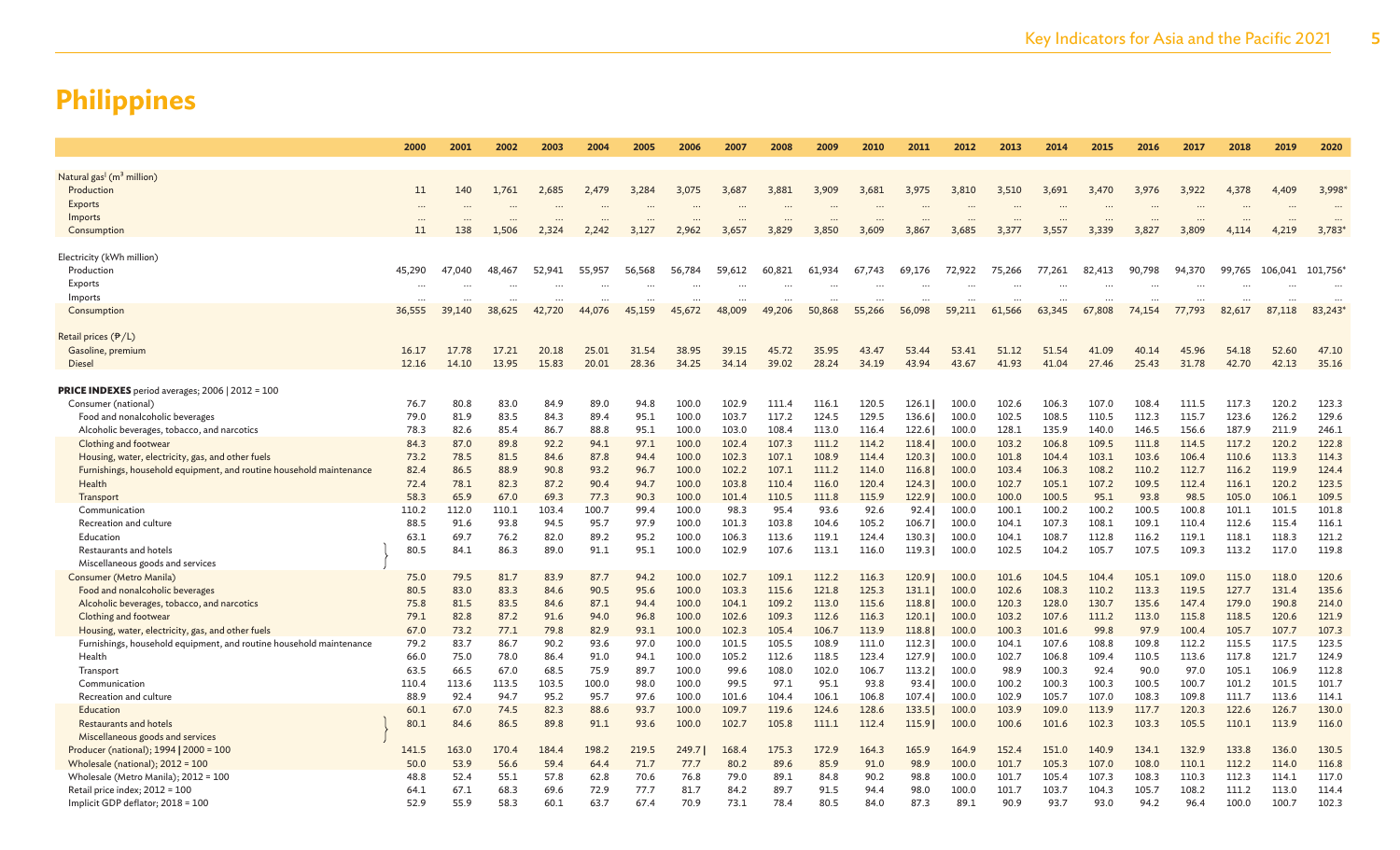|                                                                              | 2000                     | 2001    | 2002     | 2003    | 2004    | 2005    | 2006    | 2007    | 2008    | 2009    | 2010    | 2011    | 2012    | 2013    | 2014    | 2015     | 2016    | 2017     | 2018              | 2019         | 2020     |
|------------------------------------------------------------------------------|--------------------------|---------|----------|---------|---------|---------|---------|---------|---------|---------|---------|---------|---------|---------|---------|----------|---------|----------|-------------------|--------------|----------|
|                                                                              |                          |         |          |         |         |         |         |         |         |         |         |         |         |         |         |          |         |          |                   |              |          |
| Price Indexes (% annual change)                                              |                          |         |          |         |         |         |         |         |         |         |         |         |         |         |         |          |         |          |                   |              |          |
| Consumer price index (national)                                              | 6.7                      | 5.3     | 2.7      | 2.3     | 4.8     | 6.5     | 5.5     | 2.9     | 8.3     | 4.2     | 3.8     | 4.6     | 3.2     | 2.6     | 3.6     | 0.7      | 1.3     | 2.9      | 5.2               | 2.5          | 2.6      |
| Food and nonalcoholic price index (national)                                 | 3.0                      | 3.7     | 2.0      | 1.0     | 6.0     | 6.4     | 5.2     | 3.7     | 13.0    | $6.2$   | 4.0     | 5.5     | 2.4     | 2.5     | 5.9     | 1.8      | 1.6     | 3.0      | 6.8               | 2.1          | 2.7      |
| Producer price index                                                         | $\cdots$                 | 15.2    | 4.5      | 8.2     | 7.5     | 10.7    | 13.7    | 1.5     | 4.1     | $-1.4$  | $-5.0$  | 1.0     | $-0.6$  | $-7.6$  | $-0.9$  | $-6.7$   | $-4.8$  | $-0.9$   | 0.7               | 1.7          | $-4.0$   |
| Wholesale price index (national)                                             | 5.8                      | 7.8     | 5.0      | 4.9     | 8.4     | 11.3    | 8.4     | 3.2     | 11.8    | $-4.1$  | 5.9     | 8.7     | 1.1     | 1.7     | 3.5     | 1.6      | 0.9     | 1.9      | 1.9               | 1.6          | 2.5      |
| Retail price index                                                           | 2.2                      | 4.7     | 1.7      | 1.9     | 4.8     | 6.6     | 5.1     | 3.1     | 6.6     | 2.0     | 3.2     | 3.8     | 2.1     | 1.7     | 2.0     | 0.6      | 1.3     | 2.4      | 2.8               | 1.6          | 1.2      |
| Implicit GDP deflator                                                        | 5.8                      | 5.6     | 4.2      | 3.2     | 5.9     | 5.9     | 5.1     | 3.2     | 7.2     | 2.7     | 4.4     | 3.9     | 2.0     | 2.1     | 3.1     | $-0.7$   | 1.3     | 2.3      | 3.7               | 0.7          | 1.6      |
| <b>MONEY AND INTEREST RATES</b> <sup>m</sup> as of end of period (P billion) |                          |         |          |         |         |         |         |         |         |         |         |         |         |         |         |          |         |          |                   |              |          |
| Net foreign assets                                                           | $\cdots$                 | 380.4   | 533.4    | 613.4   | 621.3   | 975.5   | 1,405.2 | 1.656.5 | 2,017.1 | 2,411.4 | 2.854.4 | 3,242.5 | 3,248.2 | 3,575.0 | 3,752.2 | 3,998.8  | 4.309.0 | 4,403.2  | 4.461.0           | 4.857.9      | 6,095.8  |
| Domestic claims                                                              |                          | 2.383.6 | 2.537.7  | 2,642.8 | 2,833.8 | 2,844.9 | 3.027.1 | 3.336.1 | 3.794.3 | 4.112.2 | 4.476.5 | 5.046.4 | 5,414.0 | 5.988.7 | 7.053.0 | 7,861.0  | 9.199.9 | 10,476.9 | 12,034.8 13,318.2 |              | 13,942.9 |
| Net claims on central government                                             |                          | 610.5   | 667.7    | 693.4   | 839.1   | 742.3   | 766.6   | 793.3   | 969.1   | 1,078.0 | 1.127.6 | 1.161.6 | 969.2   | 950.8   | 1.119.1 | 1.261.7  | 1,603.0 | 1.635.5  | 1.911.1           | 2.363.7      | 3,086.7  |
| Claims on other financial corporations                                       |                          | 223.6   | 257.1    | 304.7   | 261.7   | 246.2   | 272.0   | 342.1   | 318.7   | 393.6   | 412.7   | 428.5   | 540.3   | 559.1   | 630.3   | 680.5    | 770.8   | 925.0    | 1,088.3           | 1.232.4      | 1,145.5  |
| Claims on state and local government units                                   |                          | 17.4    | 18.7     | 20.6    | 12.3    | 27.6    | 33.3    | 37.9    | 50.6    | 58.3    | 68.9    | 72.4    | 71.0    | 74.7    | 71.5    | 76.6     | 82.8    | 81.1     | 87.5              | 99.1         | 103.8    |
| Claims on public nonfinancial corporations                                   |                          | 64.6    | 83.4     | 87.3    | 84.5    | 151.0   | 159.4   | 173.5   | 150.4   | 139.9   | 175.4   | 290.1   | 280.3   | 266.4   | 269.3   | 278.0    | 256.8   | 284.6    | 260.5             | 259.6        | 265.7    |
| Claims on private sector                                                     | $\cdots$                 | .467.4  | 1.510.8  | 1.536.9 | 1.636.1 | 1.677.7 | 1.795.9 | 1,989.3 | 2.305.6 | 2.442.4 | 2.691.9 | 3.093.9 | 3.553.1 | 4.137.7 | 4.962.9 | 5.564.2  | 6.486.4 | 7.550.7  | 8.687.4           | 9.363.4      | 9.341.2  |
| Broad money liabilities <sup>n</sup>                                         |                          | ,723.2  | 1,895.0  | 1,957.4 | 2,031.5 | 2,373.7 | 2,918.9 | 3,371.1 | 3,711.7 | 4,077.5 | 4,483.3 | 4,802.4 | 5,252.5 | 6,925.0 | 7,703.9 | 8,429.9  | 9,506.0 | 10,636.1 | 11,643.0          | 12,976.3     | 14,222.0 |
| Currency outside depository corporations                                     | $\ddot{\phantom{a}}$     | 190.0   | 214.7    | 233.2   | 260.0   | 267.8   | 305.2   | 344.8   | 429.6   | 456.4   | 480.1   | 514.9   | 558.7   | 640.3   | 713.7   | 791.4    | 921.0   | 1,047.6  | 1,231.8           | 1,395.8      | 1,731.8  |
| Transferable deposits                                                        | $\ddotsc$                | 209.1   | 272.8    | 296.0   | 287.5   | 367.9   | 472.2   | 573.7   | 631.5   | 761.3   | 868.4   | 979.8   | 1,047.8 | 1,404.8 | 1,602.6 | 1,876.2  | 2,148.5 | 2,503.3  | 2,657.2           | 3,104.5      | 3,724.1  |
| Other deposits                                                               |                          | .307.9  | 1.392.1  | 1.410.3 | 1.463.9 | 1,706.2 | 2.088.5 | 2.395.5 | 2.478.6 | 2.663.3 | 2.935.4 | 3.087.7 | 3,406.9 | 4.648.4 | 5.080.0 | 5.399.7  | 6.071.0 | 6.651.5  | 7.191.1           | 7.792.9      | 8,108.3  |
| Securities other than shares                                                 |                          | 16.3    | 15.3     | 17.9    | 20.1    | 31.8    | 53.0    | 57.1    | 172.0   | 196.6   | 199.4   | 220.0   | 239.2   | 231.5   | 307.6   | 362.7    | 365.5   | 433.8    | 562.8             | 683.1        | 657.7    |
| Liabilities excluded from Broad Money <sup>o</sup>                           |                          |         | 1,176.1  | 1,298.8 | 1,423.5 | 1,446.6 | .,513.5 | 1,621.5 | 2,099.7 | 2,446.0 | 2,847.6 | 3,486.5 | 3,409.7 | 2,638.7 | 3,101.2 | 3,429.9  | 4,002.9 | 4,244.0  | 4,852.8           | 5,199.8      | 5,816.8  |
| <b>Money Supply (M3)</b> (% annual change)                                   |                          |         | 10.0     | 3.3     | 3.8     | 16.8    | 23.0    | 15.5    | 10.1    | 9.9     | 10.0    | 7.1     | 9.4     | 31.8    | 11.2    | 9.4      | 12.8    | 11.9     | 9.5               | 11.5         | 9.6      |
| <b>M3</b> (% of GDP at current market prices)                                |                          | 42.8    | 43.6     | 41.5    | 38.2    | 40.1    | 44.6    | 46.8    | 46.1    | 48.6    | 47.7    | 47.3    | 47.5    | 57.5    | 58.3    | 60.5     | 62.8    | 64.2     | 63.7              | 66.5         | 79.3     |
|                                                                              |                          |         |          |         |         |         |         |         |         |         |         |         |         |         |         |          |         |          |                   |              |          |
| <b>Interest Rates</b> <sup>p</sup> period averages (% per annum)             |                          |         |          |         |         |         |         |         |         |         |         |         |         |         |         |          |         |          |                   |              |          |
| On deposits                                                                  |                          |         |          |         |         |         |         |         |         |         |         |         |         |         |         |          |         |          |                   |              |          |
| Savingsq                                                                     | 7.4                      | 7.5     | 4.2      | 4.2     | 4.3     | 3.8     | 3.5     | 2.2     | 2.2     | 2.1     | 1.6     | 1.6     | 1.3     | 0.8     | 0.6     | 0.7      | 0.7     | 0.7      | 0.9               | 1.2          | $\cdots$ |
| Time: 6 months <sup>r</sup>                                                  | 7.2                      | 9.7     | 6.4      | 5.3     | 5.9     | 5.4     | 4.9     | 3.6     | 3.8     | 2.8     | 2.9     | 2.1     | 2.6     | 1.3     | 0.9     | 1.5      | 1.6     | 1.7      | 2.8               | 3.6          | $\ddots$ |
| 12 months <sup>s</sup>                                                       | 10.5                     | 10.8    | 9.2      | 8.0     | 8.2     | 6.0     | 5.0     | 3.1     | 4.0     | 2.5     | 2.1     | 2.0     | 1.8     | $1.1$   | 1.0     | 3.1      | 3.0     | 2.8      | 3.5               | 4.6          | $\cdots$ |
| On loans and discounts                                                       | 10.9                     | 12.4    | 8.9      | 9.5     | 10.1    | 10.1    | 9.7     | 8.7     | 8.8     | 8.5     | 7.7     | 6.6     | 5.7     | 5.8     | 5.5     | 5.6      | 5.6     | 5.6      | 6.1               | 7.1          | $\cdots$ |
|                                                                              |                          |         |          |         |         |         |         |         |         |         |         |         |         |         |         |          |         |          |                   |              |          |
| <b>GOVERNMENT FINANCE</b> fiscal year ending 31 December (P billion)         |                          |         |          |         |         |         |         |         |         |         |         |         |         |         |         |          |         |          |                   |              |          |
| <b>Central Government</b>                                                    |                          |         |          |         |         |         |         |         |         |         |         |         |         |         |         |          |         |          |                   |              |          |
| Revenue                                                                      | 518.4                    | 572.8   | 580.3    | 641.8   | 709.0   | 815.6   | 975.4   | 1,047.5 | 1,172.8 | 1,123.1 | 1,208.0 | 1,359.5 | 1,526.8 | 1,713.4 | 1,906.7 | 2,046.8  | 2,195.7 | 2,472.3  | 2,834.5           | 3,136.6      | 2,855.5  |
| <b>Taxes</b>                                                                 | 460.0                    | 493.6   | 507.6    | 550.4   | 605.0   | 705.6   | 859.9   | 932.9   | 1.049.2 | 981.6   | 1.093.7 | 1,202.0 | 1,361.1 | 1,535.7 | 1,718.9 | 1.815.5  | 1,980.4 | 2,250.7  | 2,565.8           | 2,827.<br>.8 | 2,504.4  |
| Taxes on income, profits, and capital gains                                  | 202.6                    | 223.4   | 226.5    | 245.3   | 278.2   | 323.3   | 377.0   | 426.9   | 482.2   | 435.4   | 489.2   | 571.9   | 642.5   | 718.4   | 784.9   | 846.1    | 921.2   | 1,025.2  | 1,035.4           | 1,164.7      | 1,045.5  |
| Payable by individuals                                                       | 83.0                     | 80.2    | 86.4     | 90.3    | 100.9   | 117.3   | 130.4   | 141.3   | 150.9   | 136.7   | 167.1   | 193.6   | 222.2   | 246.6   | 283.7   | 309.2    | 343.9   | 390.8    | 386.4             | 478.4        | 439.0    |
| Payable by corporations and other enterprises                                | 85.9                     | 98.5    | 100.8    | 114.6   | 131.2   | 154.8   | 195.6   | 241.1   | 285.3   | 254.4   | 280.0   | 337.4   | 370.6   | 424.5   | 455.1   | 489.7    | 534.3   | 588.4    | 591.8             | 590.6        | 506.2    |
| Other taxes on income, profits, and capital gains                            | 33.8                     | 44.6    | 39.3     | 40.4    | 46.1    | 51.3    | 51.0    | 44.5    | 46.0    | 44.3    | 42.1    | 40.9    | 49.7    | 47.3    | 46.1    | 47.2     | 43.1    | 46.0     | 57.2              | 95.7         | 100.4    |
| Taxes on payroll and workforce                                               |                          |         |          |         |         |         |         |         |         |         |         |         |         |         |         |          |         |          |                   |              |          |
| Taxes on property                                                            | 0.5                      | 0.6     | 0.5      | 0.7     | 0.8     | 1.0     | 1.1     | 1.0     | 1.3     | 1.4     | 2.0     | 2.5     | 3.6     | 3.3     | 5.5     | 5.6      | 6.6     | 7.5      | 7.2               | 6.6          | 4.8      |
| Taxes on goods and services                                                  | 143.1                    | 149.4   | 150.7    | 161.6   | 172.9   | 189.3   | 244.6   | 249.8   | 251.1   | 280.7   | 294.3   | 308.2   | 365.0   | 440.8   | 482.3   | 504.7    | 554.9   | 646.3    | 752.3             | 838.4        | 759.8    |
| Taxes on international trade and transaction                                 | 95.0                     | 100.0   | 96.8     | 106.9   | 123.0   | 142.9   | 198.2   | 209.4   | 260.2   | 220.3   | 259.2   | 265.1   | 289.9   | 304.9   | 369.3   | 367.5    | 396.4   | 458.2    | 593.1             | 630.3        | 537.7    |
| Other taxes<br>Social contributions                                          | 18.8                     | 20.2    | 33.1     | 36.0    | 30.2    | 49.0    | 39.0    | 45.8    | 54.3    | 43.8    | 48.9    | 54.3    | 60.1    | 68.3    | 77.1    | 91.6     | 101.3   | 113.5    | 177.9             | 187.8        | 156.6    |
|                                                                              | $\overline{\phantom{a}}$ |         | $\cdots$ |         |         |         |         |         |         |         |         |         |         |         |         | $\cdots$ |         |          | $\cdots$          | $\cdots$     |          |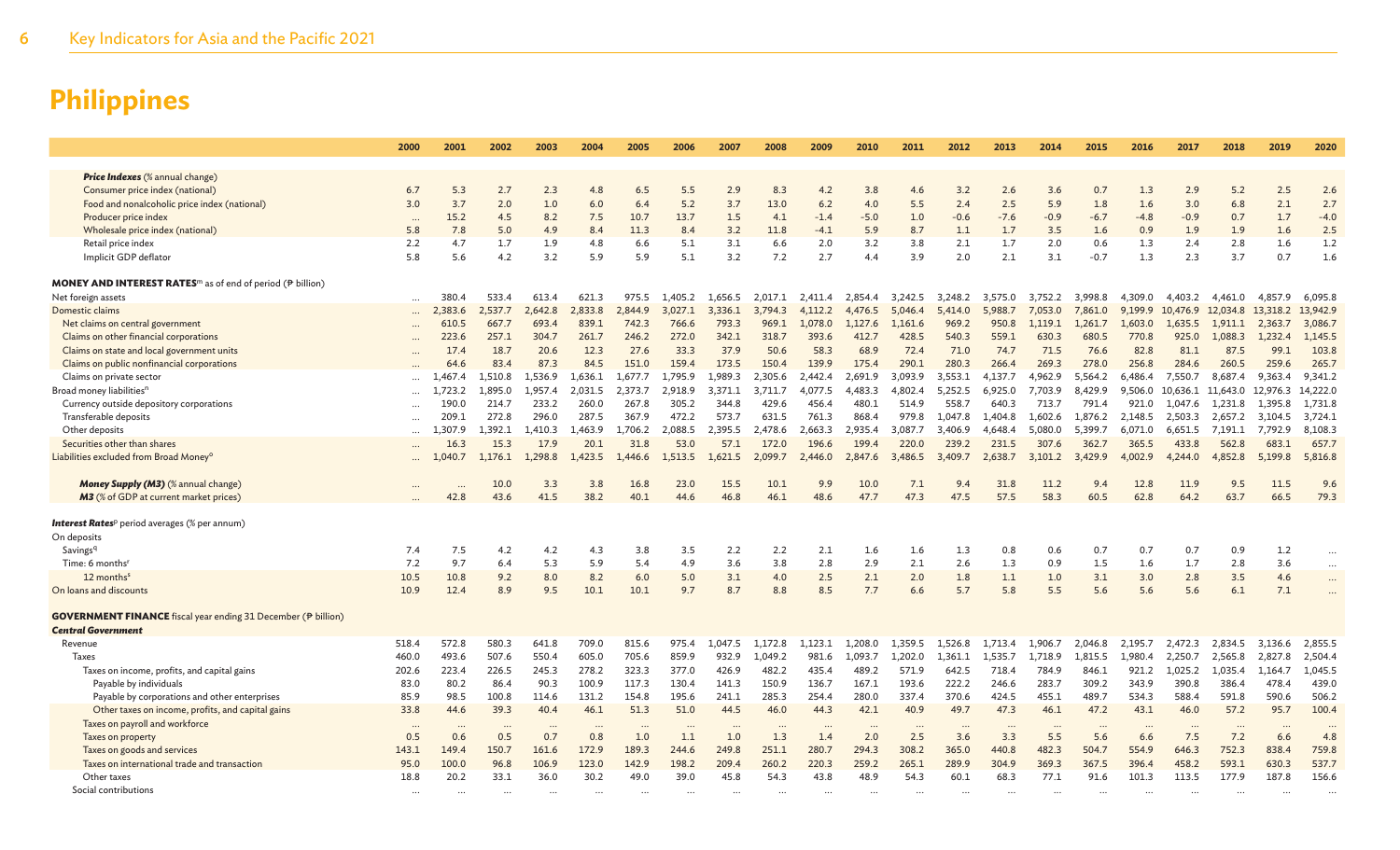|                                                                     | 2000      | 2001      | 2002     | 2003     | 2004      | 2005      | 2006      | 2007                 | 2008    | 2009                 | 2010      | 2011     | 2012                 | 2013      | 2014      | 2015      | 2016     | 2017     | 2018      | 2019     | 2020                 |
|---------------------------------------------------------------------|-----------|-----------|----------|----------|-----------|-----------|-----------|----------------------|---------|----------------------|-----------|----------|----------------------|-----------|-----------|-----------|----------|----------|-----------|----------|----------------------|
|                                                                     |           |           |          |          |           |           |           |                      |         |                      |           |          |                      |           |           |           |          |          |           |          |                      |
| Grants                                                              | 1.4       | 2.0       | 1.1      | 1.2      | 0.1       | 0.1       | 0.2       | 0.2                  | 0.1     | 0.2                  | 0.4       | 0.3      | 0.1                  | 0.3       | 0.2       | 0.2       | 0.1      | 0.0      | 0.1       | 0.3      | 0.2                  |
| Other revenue                                                       | 57.1      | 77.2      | 71.6     | 90.2     | 103.9     | 109.9     | 115.4     | 114.4                | 123.4   | 141.3                | 113.9     | 157.2    | 165.6                | 177.4     | 187.5     | 230.5     | 214.8    | 221.6    | 268.6     | 308.5    | 350.8                |
| Expense                                                             | 580.7     | 659.0     | 706.5    | 769.2    | 811.8     | 976.8     | 954.7     | 999.7                | L.093.3 | 1.217.4              | 1.296.5   | 1.371.7  | 498.2                | 1,591.5   | 1.693.3   | .879.2    | 2.033.1  | 2.253.9  | 2.595.7   | 2,890.0  | 3,511.4              |
| Compensation of employees                                           | 225.2     | 238.9     | 266.0    | 276.1    | 283.1     | 296.4     | 324.7     | 350.3                | 374.7   | 432.0                | 469.4     | 500.4    | 542.6                | 581.7     | 603.6     | 664.4     | 723.2    | 808.4    | 987.4     | 1,115.0  | 1,178.0              |
| Use of goods and services                                           | 80.0      | 88.0      | 83.4     | 78.5     | 83.8      | 84.8      | 100.0     | 64.1                 | 138.7   | 187.5                | 182.1     | 201.2    | 256.7                | 282.9     | 308.7     | 403.4     | 439.0    | 465.4    | 487.5     | 572.9    | 885.1                |
| Consumption of fixed capital                                        | $\cdots$  | $\ddotsc$ | $\cdots$ | $\cdots$ | $\ddotsc$ | $\ddotsc$ | $\ddotsc$ | $\ddotsc$            |         | $\ddot{\phantom{a}}$ | $\cdots$  | $\cdots$ | $\ddot{\phantom{a}}$ | $\ddotsc$ | $\ddotsc$ | $\ddotsc$ | $\cdots$ | $\cdots$ | $\ddotsc$ |          |                      |
| Interest                                                            | 163.0     | 199.6     | 200.7    | 241.8    | 278.4     | 315.6     | 323.3     | 277.3                | 282.9   | 288.9                | 302.8     | 283.0    | 316.5                | 324.8     | 324.0     | 313.7     | 304.5    | 310.5    | 349.2     | 360.9    | 380.4                |
| Subsidies                                                           | 9.1       | 9.4       | 7.6      | 14.9     | 14.2      | 12.2      | 13.8      | 27.3                 | 21.1    | 17.4                 | 21.0      | 53.7     | 42.6                 | 66.3      | 80.4      | 78.0      | 103.2    | 131.1    | 136.7     | 201.5    | 230.4                |
| Grants                                                              | 99.8      | 118.9     | 140.5    | 144.7    | 145.3     | 157.0     | 174.7     | 193.7                | 223.0   | 264.6                | 279.6     | 315.1    | 298.3                | 317.3     | 344.2     | 387.6     | 449.8    | 530.2    | 575.7     | 618.0    | 804.5                |
| Social benefits                                                     |           | $\ddotsc$ | $\cdots$ |          | $\ddotsc$ | $\ddotsc$ |           | $\cdot$ .            |         | $\ddotsc$            | $\ddots$  | $\cdots$ | $\ddotsc$            | $\cdots$  |           | $\ddots$  | $\ddots$ |          | $\cdots$  | $\cdots$ | $\ddotsc$            |
| Other expense                                                       | 3.6       | 4.3       | 8.3      | 13.1     | 7.0       | 110.9     | 18.2      | 87.0                 | 53.0    | 26.9                 | 41.6      | 18.2     | 41.4                 | 18.6      | 32.3      | 32.1      | 28.9     | 8.3      | 59.3      | 21.7     | 32.9                 |
| Net operating balance                                               |           |           |          |          |           |           |           | $\ddotsc$            |         | $\ddotsc$            |           |          | $\ddotsc$            |           |           |           |          |          |           |          |                      |
| Gross operating balance                                             | $-62.3$   | $-86.2$   | $-126.2$ | $-127.4$ | $-102.8$  | $-161.2$  | 20.7      | 47.8                 | 79.4    | $-94.3$              | $-88.6$   | $-12.2$  | 28.6                 | 121.8     | 213.4     | 167.5     | 162.7    | 218.4    | 238.8     | 246.6    | $-655.9$             |
| <b>Transactions in Nonfinancial Assets</b>                          |           |           |          |          |           |           |           |                      |         |                      |           |          |                      |           |           |           |          |          |           |          |                      |
| Net/gross investment in nonfinancial assets                         | 87.3      | 75.8      | 93.3     | 77.6     | 93.8      | 90.4      | 99.2      | 145.3                | 172.2   | 207.9                | 223.0     | 159.1    | 234.5                | 261.8     | 276.0     | 345.3     | 493.0    | 568.8    | 803.8     | 887.3    | 681.1                |
| <b>Fixed assets</b>                                                 | $\ddotsc$ |           |          | $\cdots$ |           |           |           |                      |         |                      |           |          |                      |           |           |           |          |          |           |          | $\ddot{\phantom{a}}$ |
| Inventories                                                         | $\cdots$  |           |          | $\cdots$ |           |           |           |                      |         |                      |           |          |                      |           |           |           |          |          |           |          |                      |
| Valuables                                                           | $\ddotsc$ |           |          |          |           |           |           |                      |         |                      |           |          |                      |           |           |           |          |          |           |          |                      |
| Nonproduced assets                                                  | $\cdots$  | $\ddotsc$ | $\cdots$ |          | $\cdots$  |           | $\ddotsc$ | $\ddot{\phantom{a}}$ |         | $\ddotsc$            | $\ddotsc$ |          | $\ddotsc$            | $\ddotsc$ |           | $\ddotsc$ |          |          |           |          | $\ddot{\phantom{a}}$ |
| Expenditure                                                         | 668.0     | 734.8     | 799.8    | 846.8    | 905.6     | 1.067.2   | .053.9    | 1.145.0              | 1.265.5 | .425.3               | 1.519.5   | 1.530.8  | 1.732.7              | 1.853.4   | 1.969.3   | 2.224.5   | 2.526.1  | 2.822.6  | 3.399.5   | 3,777.3  | 4,192.5              |
| Net lending/Net borrowing                                           | $-149.6$  | $-162.0$  | $-219.5$ | $-205.0$ | $-196.6$  | $-251.6$  | $-78.5$   | $-97.5$              | $-92.8$ | $-302.2$             | $-311.6$  | $-171.3$ | $-205.9$             | $-140.0$  | $-62.6$   | $-177.8$  | $-330.3$ | $-350.3$ | $-565.0$  | $-640.7$ | $-1,337.0$           |
| Primary balance                                                     | 13.4      | 37.6      | $-18.8$  | 36.8     | 81.8      | 63.9      | 244.8     | 179.8                | 190.1   | $-13.3$              | $-8.7$    | 111.7    | 110.6                | 184.8     | 261.4     | 135.9     | $-22.2$  | $-39.8$  | $-215.8$  | $-279.8$ | $-956.6$             |
| <b>Transactions in Financial Assets and Liabilities (Financing)</b> |           |           |          |          |           |           |           |                      |         |                      |           |          |                      |           |           |           |          |          |           |          |                      |
| Net acquisition of financial assets                                 | 51.2      | 11.4      | 58.2     | 81.8     | 79.8      | 21.3      | 37.5      | 39.4                 | 34.6    | $-60.4$              | 48.2      | $-47.1$  | 388.8                | 91.1      | 51.1      | $-53.9$   | $-231.3$ | 255.7    | $-6.8$    | 19.5     | 34.5                 |
| Domestic                                                            | 51.2      | 11.4      | 58.2     | 81.8     | 79.8      | 21.3      | 37.5      | 39.4                 | 34.6    | $-60.4$              | 48.2      | $-47.1$  | 388.8                | 91.1      | 51.1      | $-53.9$   | $-231.3$ | 255.7    | $-6.8$    | 19.5     | 34.5                 |
| External                                                            |           |           |          |          |           |           |           |                      |         |                      |           |          |                      |           |           |           |          |          |           |          |                      |
| Net incurrence of liabilities                                       | 204.1     | 173.4     | 277.2    | 286.2    | 276.5     | 182.5     | 116.0     | 136.9                | 127.4   | 241.8                | 359.8     | 124.2    | 594.7                | 231.1     | 113.7     | 123.9     | 99.0     | 606.0    | 505.6     | 435.6    | 2,073.1              |
| Domestic                                                            | 115.5     | 146.4     | 163.1    | 132.1    | 190.7     | 78.2      | $-6.4$    | 76.5                 | 114.5   | 89.3                 | 226.8     | 70.7     | 488.9                | 313.2     | 98.9      | 58.0      | 123.1    | 578.5    | 313.8     | 250.8    | 1,472.4              |
| External                                                            | 88.6      | 27.1      | 114.1    | 154.1    | 85.8      | 104.4     | 122.4     | 60.4                 | 12.9    | 152.5                | 133.0     | 53.4     | 105.8                | $-82.1$   | 14.7      | 65.9      | $-24.1$  | 27.6     | 191.8     | 184.8    | 600.8                |
|                                                                     |           |           |          |          |           |           |           |                      |         |                      |           |          |                      |           |           |           |          |          |           |          |                      |
| <b>Government Finance</b> (% of GDP at current market prices)       |           |           |          |          |           |           |           |                      |         |                      |           |          |                      |           |           |           |          |          |           |          |                      |
| Revenue                                                             | 14.0      | 14.2      | 13.3     | 13.6     | 13.3      | 13.8      | 14.9      | 14.6                 | 14.6    | 13.4                 | 12.9      | 13.4     | 13.8                 | 14.2      | 14.4      | 14.7      | 14.5     | 14.9     | 15.5      | 16.1     | 15.9                 |
| <b>Taxes</b>                                                        | 12.4      | 12.3      | 11.7     | 11.7     | 11.4      | 11.9      | 13.1      | 13.0                 | 13.0    | 11.7                 | 11.6      | 11.8     | 12.3                 | 12.7      | 13.0      | 13.0      | 13.1     | 13.6     | 14.0      | 14.5     | 14.0                 |
| Taxes payable by individuals                                        | 2.2       | 2.0       | 2.0      | 1.9      | 1.9       | 2.0       | 2.0       | 2.0                  | 1.9     | 1.6                  | 1.8       | 1.9      | 2.0                  | 2.0       | 2.1       | 2.2       | 2.3      | 2.4      | 2.1       | 2.5      | 2.4                  |
| Taxes payable by corporations and other enterprises                 | 2.3       | 2.4       | 2.3      | 2.4      | 2.5       | 2.6       | 3.0       | 3.3                  | 3.5     | 3.0                  | 3.0       | 3.3      | 3.4                  | 3.5       | 3.4       | 3.5       | 3.5      | 3.6      | 3.2       | 3.0      | 2.8                  |
| Expenditure                                                         | 18.1      | 18.3      | 18.4     | 17.9     | 17.0      | 18.0      | 16.1      | 15.9                 | 15.7    | 17.0                 | 16.2      | 15.1     | 15.7                 | 15.4      | 14.9      | 16.0      | 16.7     | 17.0     | 18.6      | 19.4     | 23.4                 |
| Net lending/Net borrowing                                           | $-4.0$    | $-4.0$    | $-5.0$   | $-4.3$   | $-3.7$    | $-4.3$    | $-1.2$    | $-1.4$               | $-1.2$  | $-3.6$               | $-3.3$    | $-1.7$   | $-1.9$               | $-1.2$    | $-0.5$    | $-1.3$    | $-2.2$   | $-2.1$   | $-3.1$    | $-3.3$   | $-7.5$               |
| Primary balance                                                     | 0.4       | 0.9       | $-0.4$   | 0.8      | 1.5       | 1.1       | 3.7       | 2.5                  | 2.4     | $-0.2$               | $-0.1$    | 1.1      | 1.0                  | 1.5       | 2.0       | 1.0       | $-0.1$   | $-0.2$   | $-1.2$    | $-1.4$   | $-5.3$               |
| <b>Expenditure by Function, Central Government</b> <sup>t</sup>     |           |           |          |          |           |           |           |                      |         |                      |           |          |                      |           |           |           |          |          |           |          |                      |
| Total expenditure                                                   | 682.5     | 707.1     | 742.0    | 825.1    | 867.0     | 947.6     | .044.8    | 1.155.5              | 1,314.6 | .434.1               | 1.473.0   | 1,580.0  | .829.0               | 1.998.4   | 2.019.1   | 2.415.1   | 2.682.8  | 3,315.3  | 3.531.8   | 3,610.5  | 4,100.0              |
| General public services                                             | 218.9     | 256.0     | 271.2    | 320.7    | 352.6     | 414.3     | 425.1     | 407.9                | 445.7   | 463.5                | 477.3     | 496.0    | 558.3                | 566.7     | 934.1     | 1,012.8   | 1,128.5  | 1,213.0  | 1,332.2   | 1,499.7  | 1,578.3              |
| Defense                                                             | 36.2      | 36.0      | 38.9     | 44.4     | 42.7      | 47.6      | 51.5      | 62.2                 | 62.0    | 63.0                 | 91.5      | 71.0     | 74.4                 | 87.8      | 74.8      | 78.9      | 95.8     | 134.9    | 137.6     | 168.6    | 170.5                |
| Public order and safety                                             | 47.2      | 44.0      | 50.2     | 52.6     | 53.3      | 56.2      | 63.8      | 72.0                 | 79.5    | 93.4                 | 107.1     | 102.0    | 113.9                | 115.1     | 150.4     | 174.1     | 156.6    | 227.0    | 205.9     | 248.3    | 245.7                |
| Economic affairs                                                    | 167.2     | 156.5     | 151.3    | 169.9    | 168.2     | 173.9     | 221.9     | 293.2                | 359.1   | 402.5                | 381.3     | 366.1    | 490.2                | 516.7     | 346.0     | 445.5     | 482.0    | 578.8    | 662.9     | 525.6    | 643.0                |
| Environmental protection                                            |           |           |          |          |           |           |           |                      |         |                      |           |          |                      |           | 5.0       | 5.4       | 6.5      | 8.6      | 22.2      | 23.0     | 26.6                 |
| Housing and community amenities                                     | 8.3       | 1.8       | 0.8      | 3.0      | 1.6       | 3.0       | 6.1       | 7.9                  | 9.4     | 8.4                  | 7.1       | 22.3     | 12.0                 | 32.2      | 4.7       | 12.3      | 11.8     | 14.8     | 7.2       | 5.9      | 9.2                  |
|                                                                     |           |           |          |          |           |           |           |                      |         |                      |           |          |                      |           |           |           |          |          |           |          |                      |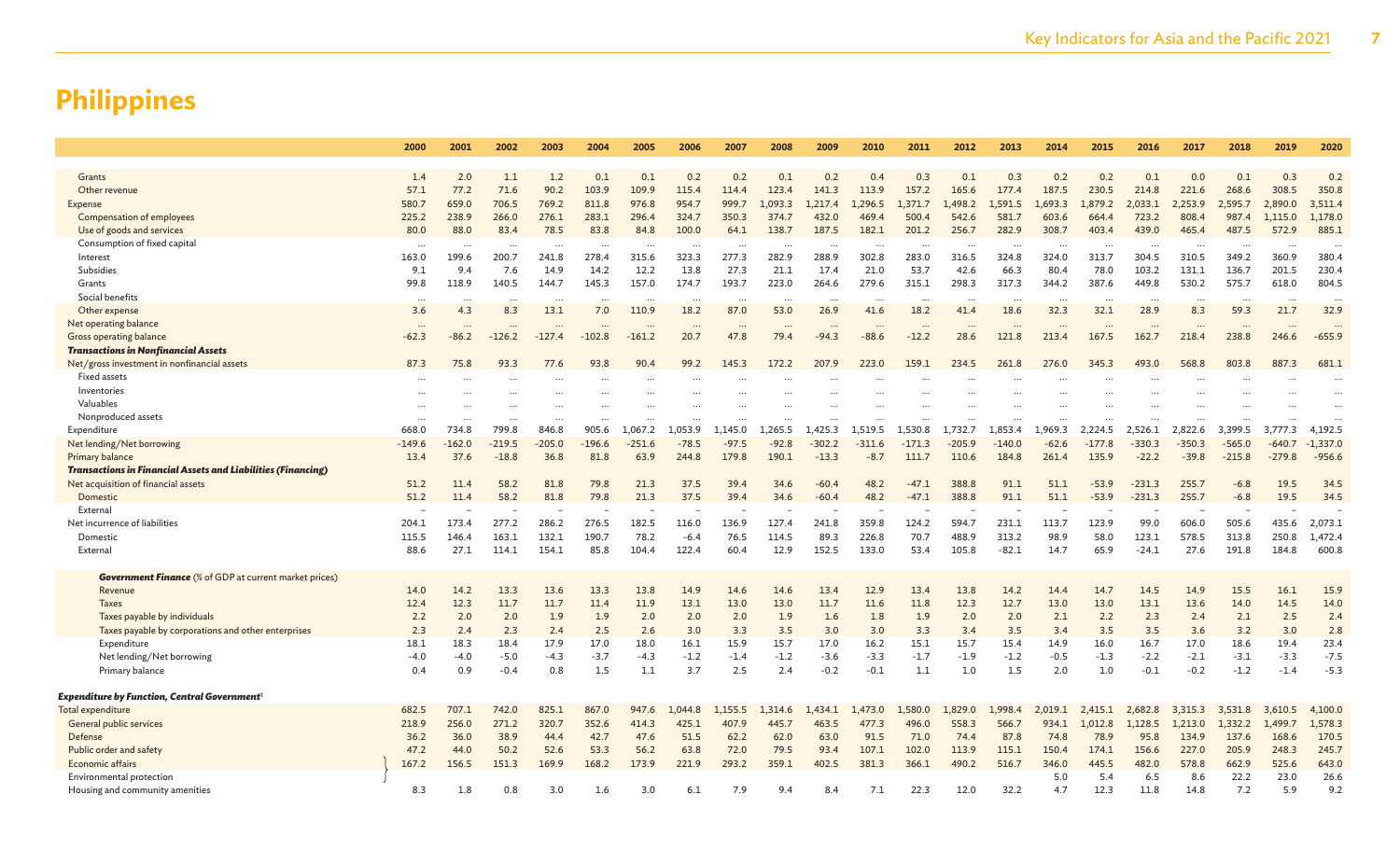|                                                                    | 2000           | 2001           | 2002           | 2003           | 2004           | 2005           | 2006           | 2007           | 2008           | 2009           | 2010           | 2011           | 2012           | 2013           | 2014           | 2015           | 2016           | 2017           | 2018           | 2019           | 2020           |
|--------------------------------------------------------------------|----------------|----------------|----------------|----------------|----------------|----------------|----------------|----------------|----------------|----------------|----------------|----------------|----------------|----------------|----------------|----------------|----------------|----------------|----------------|----------------|----------------|
|                                                                    |                |                |                |                |                |                |                |                |                |                |                |                |                |                |                |                |                |                |                |                |                |
| Health                                                             | 14.7           | 12.9           | 14.5           | 12.4           | 14.5           | 13.9           | 16.1           | 18.2           | 18.6           | 23.4           | 31.0           | 40.5           | 52.4           | 56.9           | 89.0           | 109.3          | 126.5          | 162.8          | 171.2          | 173.3          | 189.7          |
| Recreation, culture, and religion                                  |                |                |                |                |                |                |                |                |                |                |                |                |                |                | 4.2            | 5.9            | 5.7            | 6.5            | 6.0            | 16.2           | 6.7            |
| Education                                                          | 116.8          | 117.1          | 125.4          | 129.0          | 128.8          | 131.2          | 144.2          | 167.4          | 186.6          | 208.7          | 225.1          | 254.4          | 279.4          | 327.0          | 284.3          | 387.5          | 459.2          | 657.5          | 663.2          | 655.0          | 695.9          |
| Social protection                                                  | 73.2           | 82.9           | 89.8           | 93.1           | 105.3          | 107.4          | 116.1          | 126.6          | 153.7          | 171.3          | 152.6          | 227.7          | 248.4          | 296.0          | 126.5          | 183.6          | 210.3          | 311.4          | 323.4          | 295.1          | 534.3          |
| <b>Expenditure by Function</b> (% of GDP at current market prices) |                |                |                |                |                |                |                |                |                |                |                |                |                |                |                |                |                |                |                |                |                |
| Education <sup>u</sup>                                             | 3.2            | 2.9            | 2.9            | 2.7            | 2.4            | 2.2            | 2.2            | 2.3            | 2.3            | 2.5            | 2.4            | 2.5            | 2.5            | 2.7            | 2.2            | 2.8            | 3.0            | 4.0            | 3.6            | 3.4            | 3.9            |
| Health                                                             | 0.4            | 0.3            | 0.3            | 0.3            | 0.3            | 0.2            | 0.2            | 0.3            | 0.2            | 0.3            | 0.3            | 0.4            | 0.5            | 0.5            | 0.7            | 0.8            | 0.8            | 1.0            | 0.9            | 0.9            | 1.1            |
| Social Protection                                                  | 2.0            | 2.1            | 2.1            | 2.0            | 2.0            | 1.8            | 1.8            | 1.8            | 1.9            | 2.0            | 1.6            | 2.2            | 2.2            | 2.5            | 1.0            | 1.3            | 1.4            | 1.9            | 1.8            | 1.5            | 3.0            |
| <b>Provincial and Other Local Governments</b>                      |                |                |                |                |                |                |                |                |                |                |                |                |                |                |                |                |                |                |                |                |                |
| Revenue                                                            | 138.0          | 138.1          | 159.7          | 177.3          | 178.9          | 197.9          | 225.8          | 237.0          | 275.1          | 311.0          | 336.6          | 366.1          | 367.9          | 389.6          | 436.1          | 505.7          | 550.8          | 613.6          | 685.9          | 736.3          | $825.2*$       |
| Tax                                                                | 30.1           | 32.8           | 38.5           | 41.8           | 43.5           | 50.1           | 54.8           | 56.8           | 62.8           | 67.7           | 71.1           | 81.1           | 92.9           | 96.3           | 108.3          | 119.6          | 128.3          | 148.3          | 163.5          | 183.3          | $189.9*$       |
| Nontax                                                             | 19.7           | 10.5           | 11.1           | 13.1           | 14.4           | 17.1           | 20.6           | 22.6           | 26.7           | 29.8           | 36.2           | 36.3           | 39.4           | 38.8           | 43.2           | 50.2           | 53.3           | 58.6           | 64.1           | 70.1           | $61.8*$        |
| Subsidies and/or grants                                            | 88.2           | 94.8           | 110.1          | 122.4          | 121.0          | 130.7          | 150.4          | 157.6          | 185.5          | 213.5          | 229.3          | 248.6          | 235.6          | 254.4          | 284.5          | 336.0          | 369.2          | 406.7          | 458.3          | 482.9          | $573.5*$       |
| Expenditure                                                        | 131.4          | 136.9          | 140.8          | 156.5          | 160.8          | 170.8          | 192.9          | 210.1          | 234.3          | 233.7          | 253.9          | 266.2          | 282.5          | 297.7          | 305.8          | 329.4          | 357.4          | 389.1          | 430.3          | 467.9          | 559.3*         |
| <b>EXTERNAL TRADE</b> calendar year (\$ million)                   |                |                |                |                |                |                |                |                |                |                |                |                |                |                |                |                |                |                |                |                |                |
| Exports, fob                                                       | 38,078         | 32,150         | 35,208         | 36,231         | 39,681         | 41,255         | 47,410         | 50,466         | 49,078         | 38,436         | 51,498         | 48,305         | 52,100         | 56,698         | 62.102         | 58,827         | 57,406         | 68.713         | 69,307         | 70,927         | 65,215         |
| Imports, fob                                                       | 34,491         | 33,057         | 39,237         | 40,471         | 44,039         | 47,418         | 51,774         | 55,514         | 56,746         | 43,092         | 54,933         | 60,496         | 62,129         | 62,411         | 65,398         | 71,067         | 84,108         | 96,093         | 112,841        | 111,593        | 89,812         |
| Trade balance                                                      | 3,587          | $-907$         | $-4,028$       | $-4,239$       | $-4,359$       | $-6,163$       | $-4,364$       | $-5.048$       | $-7,668$       | $-4,656$       | $-3,435$       | $-12,191$      | $-10,029$      | $-5,713$       | $-3,296$       | $-12,240$      | $-26,702$      | $-27,380$      | $-43,533$      | $-40,666$      | $-24,597$      |
| <b>External Trade</b> (% annual change)                            |                |                |                |                |                |                |                |                |                |                |                |                |                |                |                |                |                |                |                |                |                |
| Exports                                                            | 8.7            | $-15.6$        | 9.5            | 2.9            | 9.5            | 4.0            | 14.9           | 6.4            | $-2.8$         | $-21.7$        | 34.0           | $-6.2$         | 7.9            | 8.8            | 9.5            | $-5.3$         | $-2.4$         | 19.7           | 0.9            | 2.3            | $-8.1$         |
| Imports                                                            | 12.2           | $-4.2$         | 18.7           | 3.1            | 8.8            | 7.7            | 9.2            | 7.2            | 2.2            | $-24.1$        | 27.5           | 10.1           | 2.7            | 0.5            | 4.8            | 8.7            | 18.3           | 14.2           | 17.4           | $-1.1$         | $-19.5$        |
|                                                                    |                |                |                |                |                |                |                |                |                |                |                |                |                |                |                |                |                |                |                |                |                |
| <b>Direction of Trade</b> calendar year (\$ million)               |                |                |                |                |                |                |                |                |                |                |                |                |                |                |                |                |                |                |                |                |                |
| Exports, total                                                     | 38,216         | 32,150         | 35,208         | 36,231         | 39,680         | 41,221         | 46,986         | 50,466         | 49,078         | 39,227         | 51,432         | 48,042         | 51,992         | 53,978         | 61,798         | 58,648         | 56,126         | 63,131         | 67,483         | 70,875         | 67,956         |
| 1. Japan                                                           | 5,609          | 5,057          | 5,293          | 5,768          | 7,983          | 7,203          | 7,741          | 7,304          | 7,707          | 6,392          | 7,827          | 8,866          | 9,881          | 11,423         | 13,919         | 12,381         | 11.674         | 10,230         | 9,475          | 10,675         | 9,794          |
| 2. United States                                                   | 11,406         | 8,994          | 8,691          | 7,275          | 7,209          | 7,429          | 8,608          | 8,601          | 8,216          | 6,924          | 7,568          | 7,107          | 7,406          | 7,832          | 8,733          | 8,811          | 8,671          | 9,215          | 10,567         | 11,574         | 10,937         |
| 3. Hong Kong, China                                                | 1,907          | 1,580          | 2,359          | 3,094          | 3,146          | 3,339          | 3,676          | 5,804          | 4,987          | 3,297          | 4,334          | 3,699          | 4,776          | 4,418          | 5,594          | 6,199          | 6,583          | 8,645          | 9,554          | 9,625          | 9,554          |
| 4. China, People's Republic of                                     | 663            | 793            | 1,356          | 2,145          | 2,653          | 4,077          | 4,617          | 5,750          | 5,469          | 2,986          | 5,702          | 6,102          | 6,159          | 6,583          | 8,022          | 6,393          | 6,192          | 6,993          | 8,699          | 9,814          | 10,293         |
| 5. Singapore<br>6. Korea, Republic of                              | 3,124<br>1,173 | 2,308<br>1,044 | 2,472<br>1,339 | 2,431<br>1,314 | 2,631<br>1,113 | 2,706<br>1,391 | 3,449<br>1,408 | 3,139<br>1,784 | 2,607<br>2,523 | 2,616<br>1,862 | 7,331<br>2,228 | 4,278<br>2,196 | 4,861<br>2,862 | 4,014<br>3,126 | 4,454<br>2,532 | 3,650<br>2,512 | 3,701<br>2,095 | 3,868<br>2,540 | 4,234<br>2,542 | 3,832<br>3,241 | 3,769<br>3,019 |
| 7. Thailand                                                        | 1,206          | 1,358          | 1,083          | 1,234          | 1,064          | 1,169          | 1,325          | 1,403          | 1,509          | 1,275          | 1,784          | 1,904          | 2,446          | 1,936          | 2,352          | 2,263          | 2,130          | 2,645          | 2,717          | 2,972          | 2,841          |
| 8. Germany                                                         | 1,329          | 1,323          | 1,386          | 1,219          | 1,436          | 1,346          | 1,775          | 2,149          | 2,440          | 2,579          | 2,657          | 1,729          | 1,957          | 2,167          | 2,660          | 2,646          | 2,293          | 2,621          | 2,809          | 2,723          | 2,394          |
| 9. Netherlands                                                     | 2,982          | 2,976          | 3,055          | 2,922          | 3,583          | 4,032          | 4,753          | 4,150          | 3,708          | 3,712          | 2,429          | 1,745          | 1,551          | 1,692          | 1,892          | 1,772          | 1,716          | 2,467          | 2,481          | 2,266          | 1,879          |
| 10. Taipei, China                                                  | 2,861          | 2,127          | 2,485          | 2,492          | 2,228          | 1,887          | 2,008          | 1,973          | 1,862          | 1,351          | 1,752          | 2,003          | 1,915          | 1,801          | 2,446          | 2,177          | 1,863          | 2,279          | 2,473          | 1,658          | 1,814          |
|                                                                    |                |                |                |                |                |                |                |                |                |                |                |                |                |                |                |                |                |                |                |                |                |
| lmports, total                                                     | 34,491         | 33,057         | 35,426         | 37,505         | 44,039         | 47,415         | 51,533         | 55,514         | 60,420         | 45,878         | 60,193         | 66,159         | 67,886         | 68,014         | 70,976         | 73,355         | 91,428         | 92,839         | 108,927        | 120,766        | 162,750        |
| 1. China, People's Republic of                                     | 786            | 975            | 1.252          | 1,797          | 2,659          | 2,973          | 3,672          | 4.001          | 4.561          | 4,060          | 5,070          | 6.665          | 7,329          | 8,837          | 10.662         | 11,915         | 15,916         | 16,832         | 21,394         | 26,756         | 31,108         |
| 2. Japan                                                           | 6,511          | 6,633          | 7,233          | 7,640          | 7,674          | 8,071          | 7,004          | 6,842          | 7,122          | 5,765          | 7,422          | 7,161          | 7,091          | 5,739          | 5,712          | 7,023          | 10,196         | 10,555         | 10,549         | 11,218         | 13,486         |
| 3. United States                                                   | 6,413          | 6,412          | 7,289          | 7,407          | 8,276          | 9.105          | 8,404          | 7,843          | 7.738          | 5,488          | 6,452          | 7.156          | 7,833          | 7,358          | 6,199          | 7,940          | 7.681          | 7,418          | 7,820          | 8,556          | 15,455         |
| 4. Korea, Republic of                                              | 2,754          | 2,082          | 2,754          | 2,401          | 2,740          | 2,294          | 3,218          | 3,278          | 3,129          | 3,161          | 4,210          | 4.832          | 4,955          | 5,280          | 5,547          | 4,771          | 5,623          | 8,073          | 11,162         | 8,760          | 8,978          |
| 5. Thailand                                                        | 879            | 925            | 1,052          | 1,361          | 1,572          | 1,583          | 2,089          | 2,277          | 2,998          | 2,596          | 4,253          | 3.808          | 3,791          | 3,719          | 3,781          | 4,664          | 6,726          | 6,603          | 7,608          | 7,249          | 7,501          |
| 6. Indonesia                                                       | 693            | 760            | 765            | 829            | 939            | 1,003          | 990            | 1,250          | 1,602          | 1,915          | 2,459          | 2,610          | 3,006          | 2,980          | 3,300          | 3,222          | 4,708          | 6,305          | 6,400          | 7,299          | 8,738          |
| 7. Singapore                                                       | 2,325          | 2,073          | 2,311          | 2,542          | 3,421          | 3,727          | 4,356          | 6,219          | 6,218          | 3,931          | 5,703          | 5,382          | 4,843          | 4,650          | 4,972          | 5,146          | 5,597          | 5,473          | 6,018          | 6,935          | 7,304          |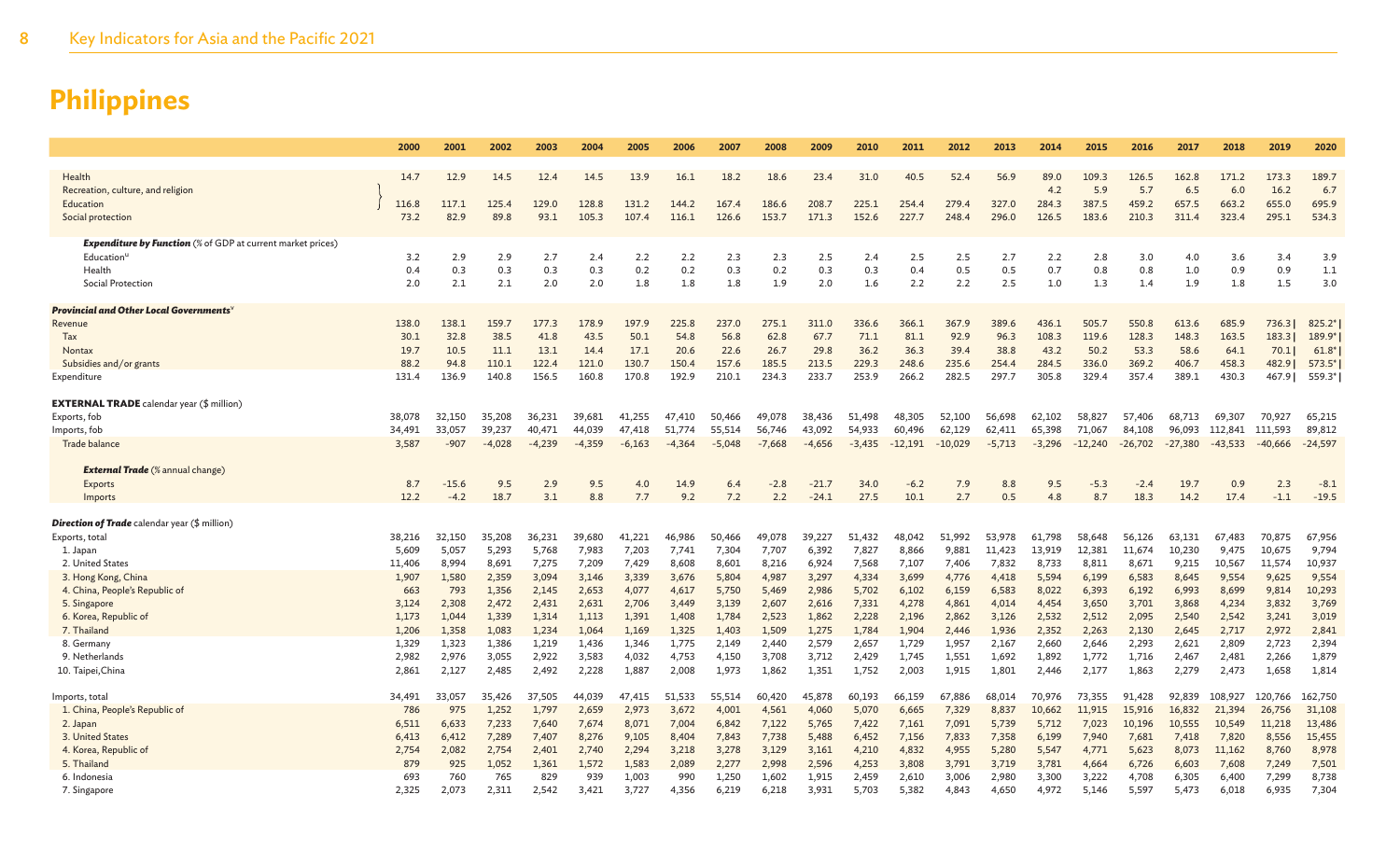|                                                                    | 2000           | 2001      | 2002      | 2003           | 2004         | 2005           | 2006           | 2007      | 2008      | 2009      | 2010      | 2011         | 2012      | 2013      | 2014     | 2015      | 2016      | 2017         | 2018      | 2019      | 2020          |
|--------------------------------------------------------------------|----------------|-----------|-----------|----------------|--------------|----------------|----------------|-----------|-----------|-----------|-----------|--------------|-----------|-----------|----------|-----------|-----------|--------------|-----------|-----------|---------------|
|                                                                    |                |           |           |                |              |                |                |           |           |           |           |              |           |           |          |           |           |              |           |           |               |
| 8. Taipei, China                                                   | 2,255          | 1,970     | 1,784     | 1,861          | 3,214        | 3,549          | 4,145          | 4,062     | 4,038     | 3,184     | 4,045     | 4,586        | 5,316     | 5,367     | 4,838    | 5,787     | 5,519     | 4,914        | 5,443     | 3,519     | 4,135         |
| 9. Malaysia                                                        | 1,307          | 1,080     | 1,293     | 1,359          | 1,981        | 1,779          | 2,100          | 2,283     | 2,583     | 1,787     | 2,682     | 2,899        | 2,743     | 2,517     | 3,400    | 3,481     | 3,417     | 3,621        | 4,069     | 4,913     | 5,100         |
| 10. Viet Nam                                                       | 157            | 280       | 282       | 304            | 441          | 778            | 673            | 843       | 1,801     | 1,402     | 1,765     | 934          | 1,046     | 891       | 1,388    | 1,297     | 1,982     | 2,522        | 3,035     | 3,860     | 4,376         |
| <b>BALANCE OF PAYMENTS</b> <sup>w</sup> calendar year (\$ million) |                |           |           |                |              |                |                |           |           |           |           |              |           |           |          |           |           |              |           |           |               |
| Current account                                                    | $-2,228$       | $-1,750$  | $-282$    | 285            | 1,625        | 1.990          | 6,963          | 8,072     | 144       | 8,448     | 7,179     | 5,643        | 6,949     | 11.384    | 10.756   | 7,266     | $-1.199$  | $-2,143$     | $-8.877$  | $-3.047$  | 12,979        |
| Balance on goods <sup>x</sup>                                      | $-5,971$       | $-6,265$  | $-5,530$  | $-5,851$       | -5,684       | $-12,146$      | -11,459        | $-13,966$ | -18,646   | $-13,860$ | $-16,859$ | $-20,428$    | -18,926   | $-17,662$ | -17,330  | -23,309   | $-35,549$ | $-40,215$    | $-50,972$ | $-49,312$ | $-31,839$     |
| Exports                                                            | 37,347         | 31,313    | 34,403    | 35,339         | 38.794       | 25,162         | 30,734         | 32,803    | 34,679    | 29,143    | 36,772    | 38,276       | 46,384    | 44.512    | 49,824   | 43,197    | 42.734    | 51,814       | 51,977    | 53,477    | 47,411        |
| Imports                                                            | $-43,318$      | $-37,578$ | $-39,933$ | -41,190        | -44,4781     | 37,307         | 42,194         | 46,769    | 53,324    | 43,003    | 53,631    | 58,705       | 65,310    | 62,174    | 67,154   | 66,506    | 78,283    | 92,029       | 102,949   | 102,788   | 79,250        |
| Balance on services                                                | $-1,870$       | $-2,288$  | $-2,002$  | $-1,963$       | $-1,777$     | 2,148          | 4,477          | 5,958     | 1,971     | 4,898     | 5,765     | 6,562        | 6,179     | 7,015     | 4,576    | 5,455     | 7,043     | 8,693        | 11,608    | 13,039    | 13,080        |
| Credit                                                             | 3,377          | 3,072     | 3,428     | 3,389          | 4,043        | 8.611          | 11,064         | 13,502    | 13.055    | 14,084    | 17,782    | 18,878       | 20,439    | 23.335    | 25,498   | 29,065    | 31,204    | 34,832       | 38,397    | 41,264    | 31,410        |
| Debit                                                              | $-5,247$       | $-5,360$  | $-5,430$  | $-5,352$       | $-5,820$     | 6,463          | 6,587          | 7,544     | 11.084    | 9,186     | 12,017    | 12,316       | 14,261    | 16,320    | 20,922   | 23,610    | 24,160    | 26,139       | 26,789    | 28,225    | 18,331        |
| Balance on primary income                                          | $-30$          | $-57$     | $-430$    | $-287$         | $-74$        | 354            | 702            | 1,634     | 1,100     | 841       | 677       | 942          | 197       | 957       | 727      | 1,857     | 2,579     | 3,226        | 3,669     | 5,276     | 4,356         |
| Credit                                                             | 3,336          | 3,553     | 3,306     | 3,330          | 3,725        | 4.741          | 6,076          | 7,392     | 7,005     | 6,405     | 6.688     | 7,637        | 8,257     | 8,358     | 8,779    | 9,503     | 9.556     | 10,583       | 11,999    | 13,402    | 11,594        |
| Debit                                                              | $-3,366$       | $-3,610$  | $-3,736$  | $-3,617$       | $-3,799$     | 4,387          | 5,374          | 5,758     | 5.905     | 5,564     | 6,010     | 6,695        | 8,060     | 7,401     | 8,052    | 7,646     | 6,977     | 7,357        | 8,330     | 8,125     | 7,238         |
| Balance on secondary income                                        | 5,643          | 6,860     | 7,680     | 8,386          | 9,160        | 11,634         | 13,244         | 14,446    | 15,719    | 16,570    | 17,596    | 18,567       | 19,500    | 21,073    | 22,782   | 23,263    | 24,728    | 26,153       | 26,818    | 27,949    | 27,381        |
| Credit                                                             | 5,909          | 7,119     | 7,948     | 8,626          | 9,420        | 11,816         | 13,482         | 14,633    | 16,037    | 16,971    | 17,970    | 19,044       | 20,057    | 21,680    | 23,446   | 24,086    | 25,411    | 26,897       | 27,607    | 28,746    | 28,240        |
| Debit                                                              | $-266$         | $-259$    | $-268$    | $-240$         | -260         | 181            | 238            | 187       | 317       | 401       | 374       | 477          | 557       | 606       | 663      | 823       | 684       | 745          | 788       | 797       | 859           |
| Capital account                                                    | 138            | 62        | 27        | 54             | 17           | 79             | 103            | 36        | 110       | 90        | 88        | 160          | 95        | 134       | 108      | 84        | 62        | 69           | 65        | 127       | 63'           |
| Credit                                                             | 168            | 86        | 50        | 82             | 46           | 81             | 127            | 81        | 127       | 98        | 98        | 189          | 111       | 151       | 121      | 99        | 77        | 103          | 103       | 147       | 88'           |
| Debit                                                              | $-30$          | $-24$     | $-23$     | $-28$          | $-29$        | $\overline{2}$ | 24             | 45        | 17        | 8         | 10        | 29           | 16        | 18        | 13       | 15        | 15        | 34           | 38        | 20        | $25^{\circ}$  |
| Financial account <sup>)</sup>                                     | 3,225          | 849       | 1,029     | 672            | $-1,647$     | 1,834          | 1,684          | $-170$    | 1,370     | -896      | $-11,491$ | $-5,319$     | $-6,748$  | 2,230     | 9,631    | 2,301     | 175       | $-2,798$     | $-9,332$  | $-8,034$  | $-4,608$      |
| Direct investment <sup>z</sup>                                     | 2,115          | 335       | 1.477     | 188            | 109          | $-870$         | $-1,639$       | 2,454     | 630       | $-167$    | 1.642     | 342          | 958       | $-90$     | 1.014    | $-100$    | $-5,883$  | $-6,952$     | $-5,833$  | $-5,320$  | $-3,017'$     |
| Portfolio investment                                               | $-553$         | 1,027     | 746       | 562            | $-1,713$     | $-1,298$       | $-3,019$       | $-1,575$  | 1,587     | $-2,054$  | $-4,890$  | $-3,663$     | $-3,205$  | $-1,001$  | 2,708    | 5,471     | 1,480     | 2,454        | 1,448     | $-2,474$  | 502           |
| <b>Financial derivatives</b>                                       | 44             | $-15$     | $-21$     | $-64$          | $-27$        | 43             | 138            | 288       | 114       | $-30$     | 194       | $-1,005$     | $-14$     | $-88$     |          | 6         | $-32$     | $-51$        | $-53$     | $-173$    | $-239$        |
| Other investment                                                   | 1,619          | -498      | $-1.173$  | $-14$          | -16          | 3.958          | 6,204          | $-1.336$  | $-961$    | 1,356     | $-8.436$  | $-993$       | $-4.487$  | 3,410     | 5,905    | $-3,076$  | 4.610     | 1,750        | $-4,894$  | $-67$     | $-1,855$      |
| Net errors and omissions <sup>aa</sup>                             | $-1,644$       | 637       | 36        | $-896$         | -2751        | 2,174          | $-1,613$       | 277       | 1,204     | $-3,013$  | $-3,515$  | 279          | $-4,556$  | $-4,202$  | $-4,091$ | $-2,433$  | 274       | $-1,588$     | $-2,826$  | 2,729     | $-1,629$      |
| Overall balance <sup>ab</sup>                                      | $-509$         | $-202$    | 810       | 115            | $-280$       | 2,410          | 3,769          | 8,556     | 89        | 6,421     | 15,243    | 11,400       | 9,236     | 5,085     | $-2,858$ | 2,616     | $-1,038$  | $-863$       | $-2,306$  | 7,843     | 16,022        |
| Changes in reserves <sup>ac</sup>                                  | 509            | 202       | $-810$    | $-115$         | 280          |                | 3,769          | 8,556     | 89        | 6,421     | 15,243    | 11,400       | 9,236     | 5.085     | $-2,858$ | 2,616     | $-1,038$  | $-862$       | $-2,305$  | 7,843     | 16,020        |
| International investment position                                  | $\cdots$       | 37.228    | $-37,865$ | 41,610         | 40,210       | $-39,899$      | 46,173         | -47,258   | $-31.558$ | -29,139   | $-29.307$ | $-23,060$    | $-40,641$ | $-35.955$ | -40,897  | $-28,206$ | $-27.987$ | $-42,700$    | $-48,551$ | $-38,763$ | $-20,182$     |
|                                                                    |                |           |           |                |              |                |                |           |           |           |           |              |           |           |          |           |           |              |           |           |               |
| <b>Balance of Payments</b> (% of GDP at current market prices)     | 44.6           | 39.7      |           | 40.6           |              |                |                |           |           |           | 17.6      |              | 17.7      | 15.7      | 16.7     | 14.1      | 13.4      |              | 15.0      | 14.2      |               |
| Exports                                                            |                | $-47.6$   | 40.8      |                | 40.8         | 23.4           | 24.1           | 21.0      | 19.1      | 16.6      |           | 16.3<br>25.1 |           |           | 22.6     |           |           | 15.8<br>28.0 | 29.7      |           | 13.1<br>21.9' |
| Imports                                                            | $-51.8$        |           | $-47.4$   | $-47.3$        | $-46.8$      | 34.7           | 33.1           | 30.0      | 29.4      | 24.4      | 25.7      |              | 24.9      | 21.9      |          | 21.7      | 24.6      |              |           | 27.3      |               |
| Balance on goods                                                   | $-7.1$         | $-7.9$    | $-6.6$    | $-6.7$         | $-6.0$       | -11.3          | $-9.0$         | $-9.0$    | -10.3     | $-7.9$    | $-8.1$    | $-8.7$       | $-7.2$    | $-6.2$    | $-5.8$   | $-7.6$    | $-11.2$   | $-12.2$      | $-14.7$   | $-13.1$   | $-8.8'$       |
| Current account balance                                            | $-2.7$         | $-2.2$    | $-0.3$    | 0.3            | 1.7          | 1.9            | 5.5            | 5.2       | 0.1       | 4.8       | 3.4       | 2.4          | 2.7       | 4.0       | 3.6      | 2.4       | $-0.4$    | $-0.7$       | $-2.6$    | $-0.8$    | 3.6<br>4.4    |
| Overall balance                                                    | $-0.6$         | $-0.3$    | 1.0       | 0.1            | $-0.3$       | 2.2            | 3.0            | 5.5       | 0.0       | 3.6       | 7.3       | 4.9          | 3.5       | 1.8       | $-1.0$   | 0.9       | $-0.3$    | $-0.3$       | $-0.7$    | 2.1       |               |
| <b>INTERNATIONAL RESERVES</b> as of end of period (\$ million)     |                |           |           |                |              |                |                |           |           |           |           |              |           |           |          |           |           |              |           |           |               |
| Total                                                              | 15,063         | 15,692    | 16,365    | 17,063         | 16,228       | 18,494         | 22,967         | 33,751    | 37,551    | 44,243    | 62,373    | 75,302       | 83,831    | 83.187    | 79,541   | 80,667    | 80,692    | 81,565       | 79,193    | 87,840    | 110,117       |
| Gold, national valuation                                           | 1,973          | 2,216     | 3,036     | 3,408          | 3,112        | 2,568          | 2,941          | 3,541     | 4,358     | 5,460     | 7,010     | 8,013        | 10,353    | 7,498     | 7,484    | 6,703     | 7,259     | 8,337        | 8,153     | 8,016     | 11,605        |
| Foreign exchange                                                   | 12,975         | 13,353    | 13,200    | 13,523         | 12,980       | 15,800         | 19,891         | 30,071    | 33,047    | 37,504    | 53,991    | 65,700       | 71,656    | 73,792    | 70,260   | 72,352    | 71,853    | 71,598       | 69,382    | 78,051    | 96,466        |
| Reserve position in the IMF                                        | 113            | 110       | 119       | 130            | 136          | 125            | 132            | 138       | 135       | 138       | 251       | 472          | 534       | 594       | 571      | 439       | 442       | 423          | 474       | 590       | 813           |
| <b>SDRs</b>                                                        | $\overline{2}$ | 14        | 10        | $\overline{2}$ | $\mathbf{1}$ |                | $\overline{2}$ |           | 11        | 1,141     | 1,121     | 1,118        | 1,288     | 1,303     | 1,226    | 1,173     | 1,138     | 1,207        | 1,184     | 1,182     | 1,233         |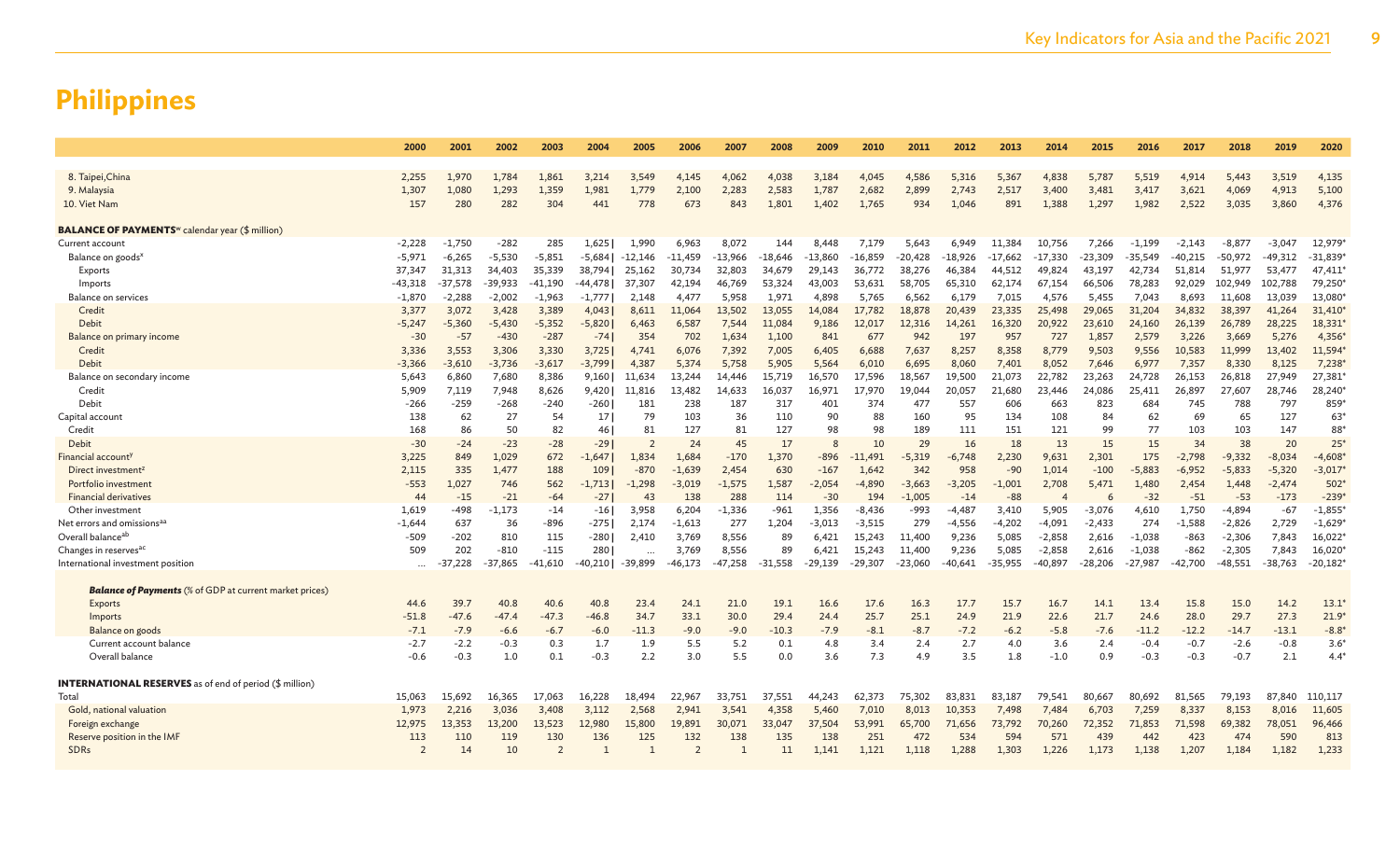|                                                             | 2000    | 2001   | 2002   | 2003   | 2004    | 2005    | 2006    | 2007   | 2008   | 2009   | 2010   | 2011         | 2012   | 2013   | 2014   | 2015   | 2016   | 2017          | 2018   | 2019   | 2020     |
|-------------------------------------------------------------|---------|--------|--------|--------|---------|---------|---------|--------|--------|--------|--------|--------------|--------|--------|--------|--------|--------|---------------|--------|--------|----------|
|                                                             |         |        |        |        |         |         |         |        |        |        |        |              |        |        |        |        |        |               |        |        |          |
| <b>EXCHANGE RATES <math>(P-S)</math></b>                    |         |        |        |        |         |         |         |        |        |        |        |              |        |        |        |        |        |               |        |        |          |
| End of period                                               | 50.00   | 51.40  | 53.10  | 55.57  | 56.27   | 53.07   | 49.13   | 41.40  | 47.49  | 46.36  | 43.89  | 43.93        | 41.19  | 44.41  | 44.62  | 47.17  | 49.81  | 49.92         | 52.72  | 50.74  | 48.04    |
| Average of period                                           | 44.19   | 50.99  | 51.60  | 54.20  | 56.04   | 55.09   | 51.31   | 46.15  | 44.32  | 47.68  | 45.11  | 43.31        | 42.23  | 42.45  | 44.40  | 45.50  | 47.49  | 50.40         | 52.66  | 51.80  | 49.62    |
| <b>EXTERNAL INDEBTEDNESS</b> as of end of year (\$ million) |         |        |        |        |         |         |         |        |        |        |        |              |        |        |        |        |        |               |        |        |          |
| Total debt outstanding and disbursed                        | 58,456  | 58,400 | 60.064 | 62,763 | 61,149  | 58,693  | 57,597  | 59,176 | 58,270 | 55,984 | 65,358 | 66,114       | 69,372 | 66,201 | 77,170 | 76,266 | 74,739 | 73,414        | 78,997 | 83,661 | $\cdots$ |
| Long-term debt                                              | 50,777  | 50,301 | 52.661 | 55,213 | 55,165  | 51,742  | 52,413  | 51,907 | 51,089 | 50,668 | 53,556 | 52,777       | 51,632 | 48,001 | 59,708 | 60,005 | 59,086 | 57,946        | 61,764 | 65,294 | $\cdots$ |
| Public and publicly guaranteed                              | 33,744  | 29.21: | 32,319 | 36,147 | 35,981  | 35,364  | 36,976  | 38,137 | 39,258 | 42,196 | 45,094 | 44,633       | 43,050 | 38,592 | 38,950 | 38,860 | 35,757 | 36,500        | 38,344 | 41,679 | $\cdots$ |
| Private nonguaranteed                                       | 17,033  | 21,090 | 20,342 | 19,066 | 19,184  | 16,378  | 15,437  | 13,770 | 11,831 | 8,472  | 8,462  | 8,144        | 8,582  | 9,410  | 20,758 | 21,145 | 23,330 | 21,447        | 23,420 | 23,615 | $\cdots$ |
| Short-term debt                                             | 5,495   | 6,000  | 5,559  | 6,179  | 5,046   | 6,395   | 5,009   | 7,084  | 7,001  | 4,002  | 10,512 | 12,050       | 16,452 | 16,909 | 16,248 | 15,099 | 14.526 | 14.275        | 16,068 | 17,208 | $\cdots$ |
| Use of IMF credit                                           | 2,183   | 2,098  | 1.845  | 1,371  | 937     | 555     | 175     | 184    | 180    | 1.314  | 1,290  | 1.287        | 1,288  | 1.290  | 1.214  | 1.161  | 1.127  | 1.193         | 1,165  | 1,159  | $\cdots$ |
| External debt (% of GNI)                                    | 63.8    | 67.5   | 65.0   | 65.9   | 58.9    | 49.8    | 41.3    | 34.8   | 29.4   | 28.5   | 28.2   | 25.5         | 23.9   | 20.9   | 23.3   | 22.3   | 21.1   | 20.1          | 20.6   | 20.2   | $\cdots$ |
| Total long-term debt (% of total debt)                      | 86.9    | 86.1   | 87.7   | 88.0   | 90.2    | 88.2    | 91.0    | 87.7   | 87.7   | 90.5   | 81.9   | 79.8         | 74.4   | 72.5   | 77.4   | 78.7   | 79.1   | 78.9          | 78.2   | 78.0   | $\cdots$ |
| Short-term debt (% of total debt)                           | 9.4     | 10.3   | 9.3    | 9.8    | 8.3     | 10.9    | 8.7     | 12.0   | 12.0   | 7.1    | 16.1   | 18.2         | 23.7   | 25.5   | 21.1   | 19.8   | 19.4   | 19.4          | 20.3   | 20.6   | $\cdots$ |
| Debt service (% of exports of goods and services)           | 22.9    | 33.5   | 33.6   | 31.4   | 31.6    | 24.7    | 27.6    | 15.5   | 19.0   | 18.1   | 18.7   | 14.7         | 7.6    | 7.7    | 9.0    | 12.9   | 13.2   | 11.5          | 8.6    | 9.7    |          |
| Debt service transactions during the year (\$ million)      |         |        |        |        |         |         |         |        |        |        |        |              |        |        |        |        |        |               |        |        |          |
| Principal repayments on long-term debt                      | 4.047   | 5,946  | 6,653  | 6,733  | 7.240   | 5.748   | 8,965   | 4.739  | 6.995  | 5,675  | 8.341  | 6.311        | 2,728  | 2.920  | 4.476  | 7,411  | 7,811  | 8.245         | 6,236  | 7,366  | 5,724    |
| Interest on long-term debt                                  | 2,469   | 3,039  | 2,924  | 2,699  | 3,540   | 3,152   | 3.468   | 3,206  | 3,376  | 3,266  | 3,112  | 3,195        | 2,975  | 2,923  | 3,056  | 3,161  | 3.174  | 2,952         | 2,553  | 3,079  | 1,864    |
| Interest on short-term debt                                 | 442     | 279    | 165    | 132    | 200     | 286     | 363     | 345    | 22     | 46     |        | $\mathbf{z}$ |        | Q      |        |        |        | $\mathcal{R}$ | q      | 27     |          |
| Average terms of new commitments                            |         |        |        |        |         |         |         |        |        |        |        |              |        |        |        |        |        |               |        |        |          |
| Interest rate (% per annum)                                 | 6.8     | 5.2    | 6.3    | 5.6    | 6.7     | 6.9     | 7.3     | 5.2    | 3.2    | 5.6    | 3.8    | 4.1          | 2.8    | 0.5    | 2.0    | 2.7    | 2.5    | 3.0           | 1.8    | 2.4    |          |
| Maturity (years)                                            | 16.4    | 10.4   | 12.9   | 9.4    | 10.1    | 12.3    | 18.3    | 22.6   | 19.8   | 15.4   | 16.1   | 20.3         | 23.4   | 30.2   | 19.6   | 25.2   | 24.0   | 22.2          | 19.4   | 20.0   | $\cdots$ |
| Grace period (years)                                        | 9.8     | 4.9    | 9.1    | 6.8    | 8.0     | 9.4     | 15.8    | 13.8   | 8.3    | 11.6   | 12.2   | 15.4         | 13.6   | 9.1    | 8.9    | 14.0   | 15.6   | 16.1          | 8.5    | 7.7    |          |
| Grant element (%)                                           | $-14.0$ | 6.9    | -6.3   | $-8.4$ | $-15.7$ | $-15.7$ | $-26.6$ | $-3.0$ | 15.9   | $-6.2$ | 9.6    | 7.8          | 23.1   | 53.2   | 32.1   | 27.3   | 27.9   | 21.5          | 29.3   | 25.0   |          |

... = data not available; | = marks break in the series; - = magnitude equals zero; 0 or 0.0 = magnitude is less than half of unit employed; \* = provisional, preliminary, estimate; \$ = United States dollars; P = pesos; fob

GDP = gross domestic product: GNI = gross national income: IMF = International Monetary Fund: km<sup>2</sup> = square kilometer: kWh = kilowatt-hour: L = liter: m<sup>3</sup> = cubic meter: NPISHs = nonprofit institutions serving household

a For 2000–2009, data are based on the medium assumptions of the 2000 Census of Population and Housing (CPH). For 2010–2014, data are based on the medium assumptions of the 2010 CPH. For 2015–2019, data are based on the low assumptions of the updated 2010 CPH projections using the results of the 2015 Population Census. For 2020, data is as of 1 May 2021 and based on the 2020 CPH.

b Data are based on household population of those aged 15 years and older, with past week as reference period. Data are average estimates of the results of the four rounds of the Labor Force Survey (LFS). For 2000-2005, data are based on 1995 census-based population projections, For 2006-2015, data are based on 2000 census-based population projections. For 2005, annual data on labor force and labor force participation rate of April, July, and October figures, in view of the adoption of a new definition (footnote e). For 2014, the January round was not included as it results in a decline in the annual labor force due to very low data, as an a The estimates for January 2016 were derived using 2000 census-based population projections. Starting with the April 2016 LFS round, the population projection based on the 2010 CPH was adopted to generate labor force statis For 2019 onward, annual estimates adopted the 2015 CPH population projections. Annual estimates for 2020 are based on the average final results of the January and April 2020 LFS rounds and preliminary results of the July a

c For 2000, data on wholesale and retail trade; repair of motor vehicles and motorcycles; and accommodation and food service activities are consolidated under wholesale and retail trade; repair of motor vehicles.

d For 2000–2011, data on transportation and storage and information and communication are consolidated under transportation and communication.

e From April 2005 onward, the definition of unemployed was revised to include all persons aged 15 years and older and are reported as (i) without work; (ii) currently available for work; and (iii) seeking work, or not seek

f For comparability, the growth rate for 2014 was calculated using comparable 2013 data equivalent to the average of April, July, and October. The growth rate for 2015 was calculated using the average of April, July,

and October employment data that exclude Leyte province. Except for 2005, 2014, and 2015, all other years are averages of January, April, July, and October rounds of the LFS.

g Data are based on the 2018 base year, following the revision and rebasing of the National Accounts of the Philippines series.

h Includes NPISHs.

i Data were converted from barrels to metric tons using a conversion factor of 1 barrel = 7.37 metric tons.

Includes exports of condensate.

k Refers to refinery run and energy uses and losses.

l Data were converted from standard cubic feet to cubic meters using a conversion factor of 1 standard cubic foot=0.0283168 cubic meter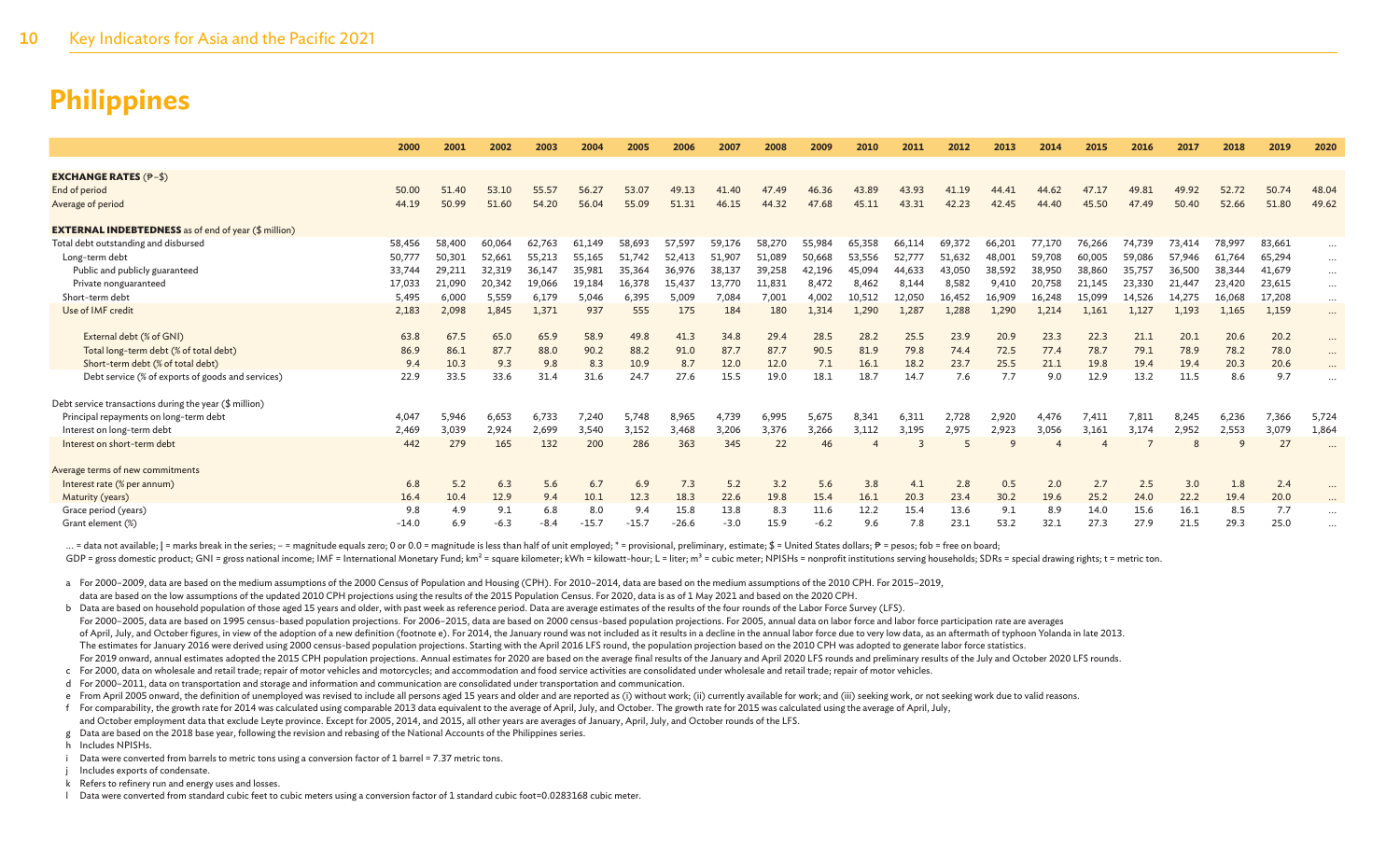m For 2001 onward, data series based on the monetary survey concept were revised to adopt the depository corporations survey concept, which expanded the coverage of other depository corporations to include thrift banks, nonstock savings and loan associations, and nonbanks with quasi-banking functions, along with commercial and rural banks.

- n Refers to M3, derived by adding M2 and securities other than shares included in broad money, as defined by the Bangko Sentral ng Pilipinas.
- o Includes transferable and other deposits in foreign currency.
- p Refers to the weighted average interest rates of sample commercial banks.
- q Refers to the annual percentage equivalent of commercial banks' actual monthly interest expenses on peso-savings deposits to the total outstanding levels of these deposits.
- r Refers to rates charged on interest-bearing deposits with maturities of 91–180 days.
- s Refers to rates charged on interest-bearing deposits with maturities of over 1 year.
- t For 2000–2018, data refer to obligation basis. For 2019–2020, data refer to cash basis.
- u For 2000–2013, includes expenditure on recreation, culture, and religion.
- v For 2020, data are preliminary as of 1 April 2021, pending the Statement of Receipts and Expenditures report review and approval process.
- w Prior to 2005, data are based on the IMF's Balance of Payments Manual (fifth edition). For 2005 onward, data are based on the IMF's Balance of Payments and International Investment Position Manual (sixth edition).
- x Includes only shipped goods that involve a change in ownership.
- y Prior to 2005, balances in the financial account were derived by deducting assets from liabilities. For 2005 onward, data are derived by deducting net incurrence of liabilities from net acquisition of financial assets. Negative values of net acquisition of financial assets indicate withdrawal or disposal of financial assets. Negative values of net incurrence of liabilities indicate repayment of liabilities.
- z Prior to 2005, direct investment followed the directional principle, where claims of direct investment enterprise from its direct investors are recorded as negative entries in assets when the direct investor is a residen For 2005 onward, data follows the asset and liability principle, where claims of direct investment enterprises from its direct investors are recorded as reverse investments under assets for claims of residents and liabilit
- aa "Net unclassified items" is used as an offsetting account to the overstatement or understatement in either receipts or payments of the recorded balance-of-payments (BOP) components vis-a-vis the overall BOP position.
- ab Overall BOP position is calculated as the change in the country's net international reserves less noneconomic transactions (revaluation and gold monetization or demonetization).
- Alternatively, it can be derived by adding the current and capital account balances less financial account plus net unclassified items.
- ac Prior to 2005, data for change in reserves are derived by deducting change in reserve assets from change in reserve liabilities. For 2005 onward, data for change in reserves are derived by deducting change in reserve as

#### **Sources:**

| Population                                                                                                                                        | Philippine Statistics Authority (PSA). Official communication, 16 July 2021; past communication.                                                        |
|---------------------------------------------------------------------------------------------------------------------------------------------------|---------------------------------------------------------------------------------------------------------------------------------------------------------|
| Urban population (% of total population)                                                                                                          | United Nations. World Urbanization Prospects 2018. https://population.un.org/wup/ (accessed 7 April 2021).                                              |
| Labor Force                                                                                                                                       | PSA. Official communication, 12 May 2021; past communication.                                                                                           |
| <b>National Accounts</b>                                                                                                                          | PSA. Official communication, 22 April 2021; past communication.                                                                                         |
| Gross value added at basic prices<br>Taxes less subsidies on production and imports<br>Savings and Investment (% of GDP at current market prices) | Asian Development Bank estimates using data from economy sources.                                                                                       |
| Net current transfers from abroad                                                                                                                 |                                                                                                                                                         |
| Gross national saving                                                                                                                             | PSA. Consolidated Accounts and Income and Outlay Accounts. https://psa.gov.ph/ca-and-income-and-outlay-accounts/data-series (accessed on 30 June 2021). |
| <b>Production Index</b>                                                                                                                           | PSA. Official communication, 22 April 2021; past communication.                                                                                         |
| Agriculture                                                                                                                                       | Food and Agriculture Organization of the United Nations. FAOSTAT Database. http://www.fao.org/faostat/en/#data (accessed 8 April 2021).                 |
| Energy                                                                                                                                            | Government of the Philippines, Department of Energy. Official communication, 30 June 2021.                                                              |
| Retail prices                                                                                                                                     | PSA. Official communication, 22 Apr 2021; past communication.                                                                                           |
| Price Indexes                                                                                                                                     | PSA. Official communication, 22 April 2021; past communication.                                                                                         |
| Money and Interest Rates                                                                                                                          | Bangko Sentral ng Pilipinas (BSP). Online Statistical Database. https://www.bsp.gov.ph/SitePages/Statistics/Statistics.aspx (accessed on 1 July 2021).  |